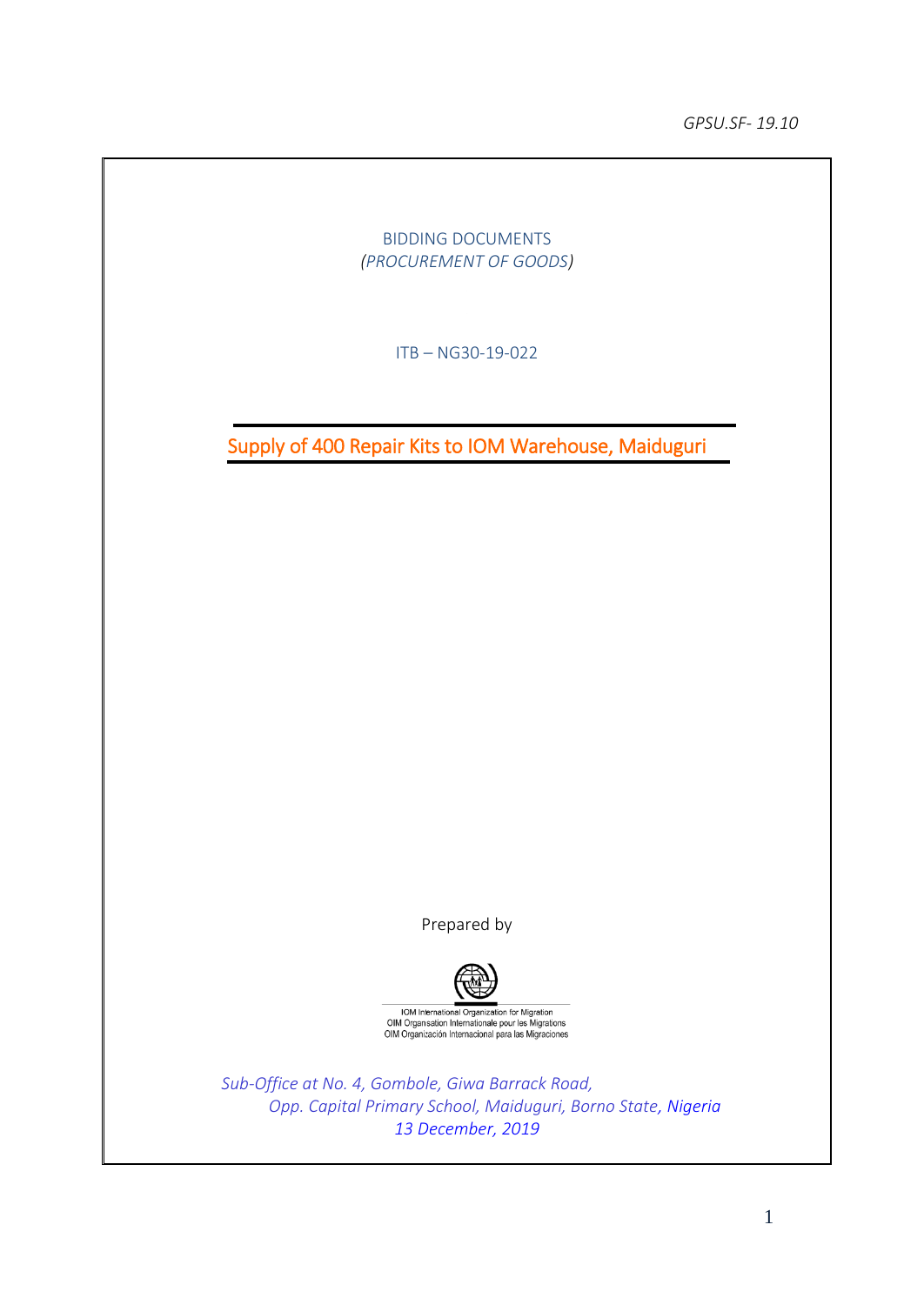## Table of Contents

| 14. Documents Establishing Bidder's Eligibility and Qualification  12             |  |
|-----------------------------------------------------------------------------------|--|
| 15. Documents Establishing Goods' Eligibility and Conformity to Bidding Documents |  |
|                                                                                   |  |
|                                                                                   |  |
|                                                                                   |  |
|                                                                                   |  |
|                                                                                   |  |
|                                                                                   |  |
|                                                                                   |  |
|                                                                                   |  |
|                                                                                   |  |
|                                                                                   |  |
|                                                                                   |  |
|                                                                                   |  |
|                                                                                   |  |
|                                                                                   |  |
|                                                                                   |  |
|                                                                                   |  |
| 30. Purchaser's Right to Accept any Bid and to Reject any or All Bids  19         |  |
|                                                                                   |  |
|                                                                                   |  |
|                                                                                   |  |
|                                                                                   |  |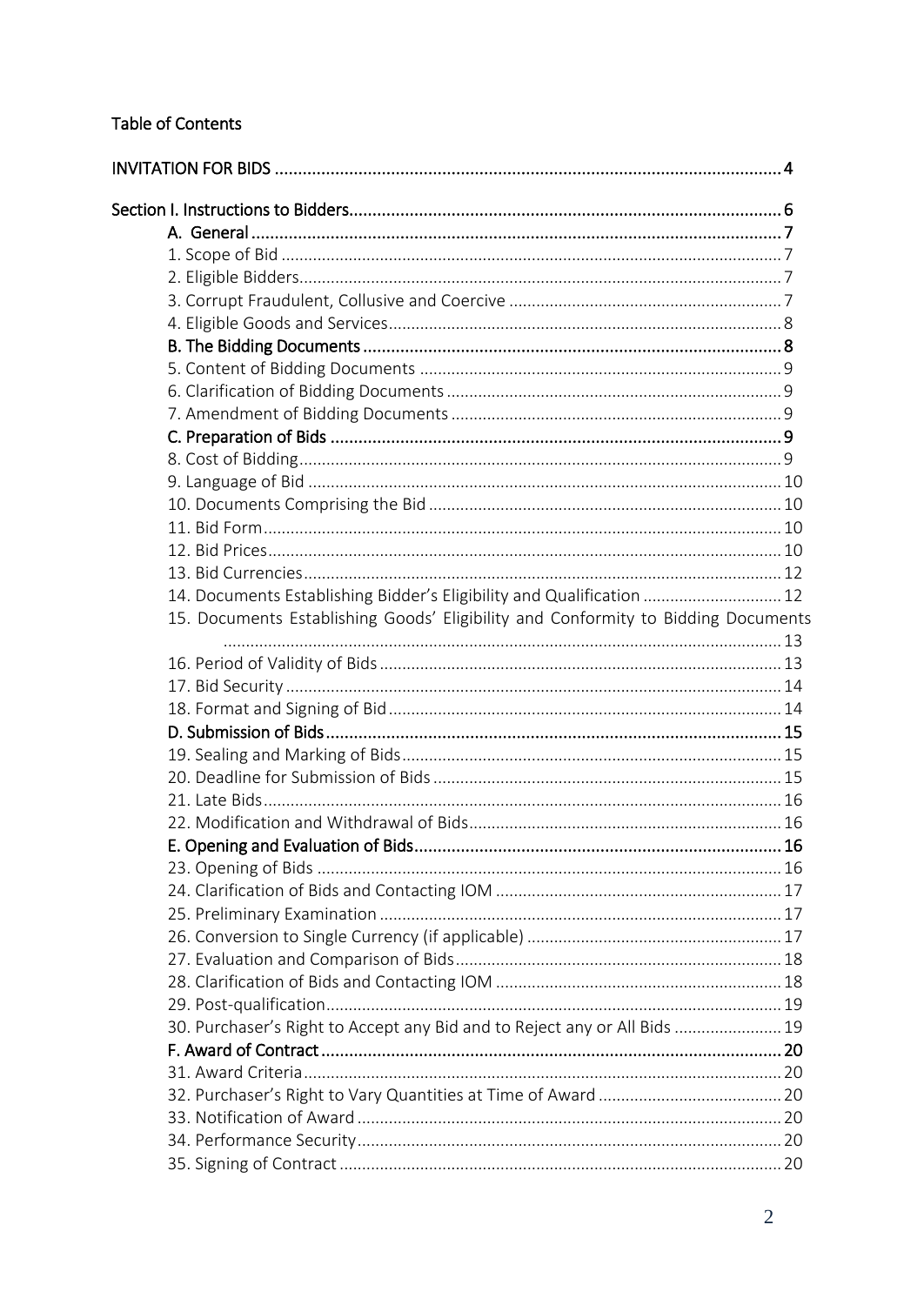| Section        |     | <b>Technical</b><br>Ш.    |     |        |     | Specifications |  |       |
|----------------|-----|---------------------------|-----|--------|-----|----------------|--|-------|
|                |     | or! Bookmark not defined. |     |        |     |                |  |       |
| <b>Section</b> | IV. | Contract                  | for | Supply | and | Delivery of    |  | Goods |
|                |     | or! Bookmark not defined. |     |        |     |                |  |       |
|                |     |                           |     |        |     |                |  |       |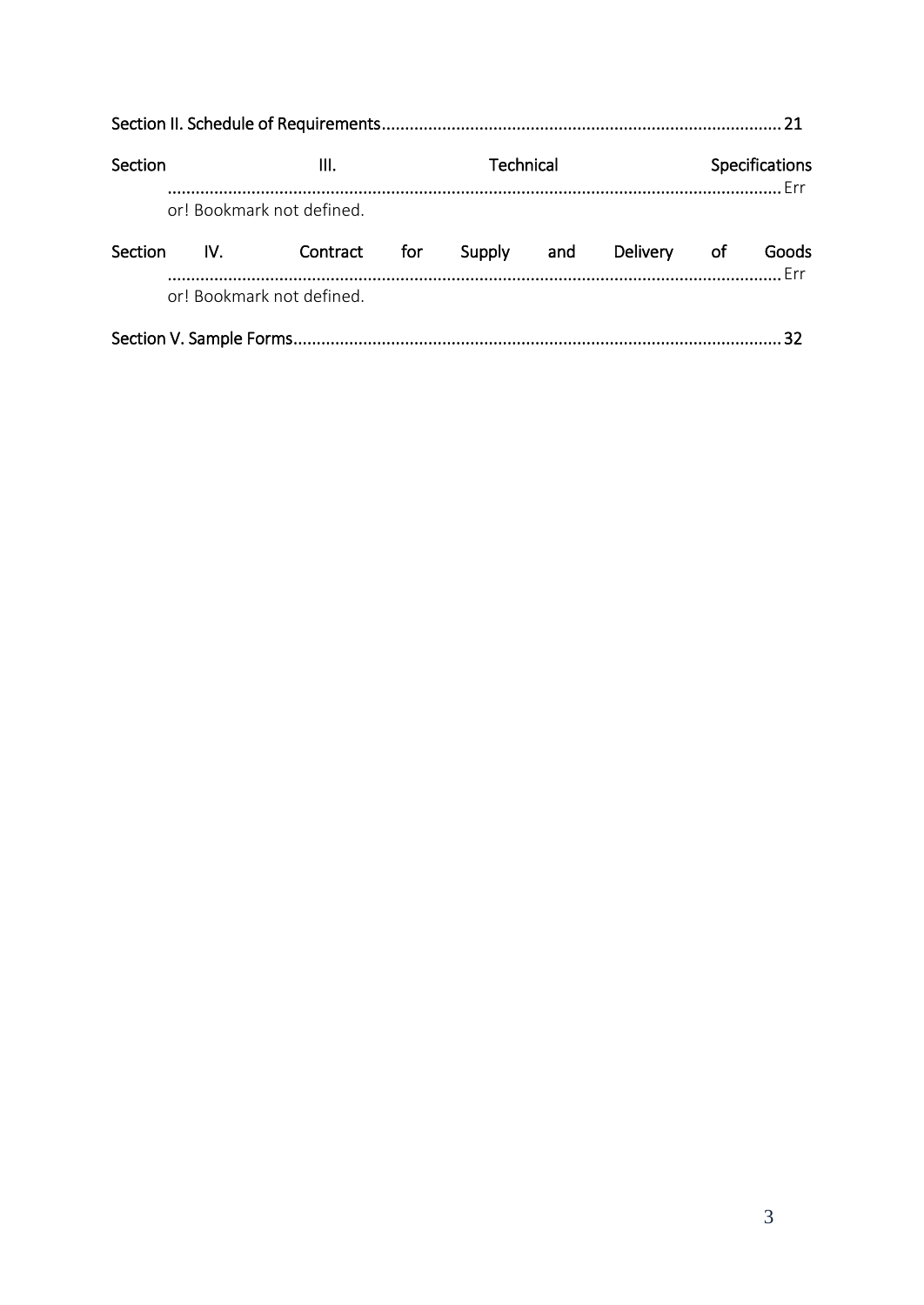

#### INVITATION FOR BIDS

ITB No. : ITB-NG30-19-021

<span id="page-3-0"></span>Date: December 13, 2019

The International Organization for Migration (IOM), the UN Migration Agency is committed to the principle that humane and orderly migration benefits both migrants and society.

In the framework of emergency response in northeast (Borno) Nigeria*.* The IOM Bids Evaluation and Awards Committee ("BEAC") now invites interested Bidders to submit "Bid" for the Supply of Shelter (housing) repair kit.

| Item | Item Description                                      | Quantity     |
|------|-------------------------------------------------------|--------------|
| No.  |                                                       |              |
|      | Supply of 400 Repair Kits to IOM Warehouse, Maiduguri | Specified in |
|      |                                                       | price        |
|      |                                                       | schedule     |

Bidders has to submit sample of each item, IOM reserve the right to accept or reject bids not submitted with samples. Samples are not returnable and will be kept for future reference at no cost to IOM.

There will be no pre-bidding conference*.*

For any clarification regarding this the Project, please send requests for clarification to [procurementmaiduguri@iom.int](mailto:procurementmaiduguri@iom.int) not later 16:00 hours 30<sup>th</sup> December, 2018.

Bids shall be valid for a period of 120 (one twenty) calendar days after submission of Bids

Late bids shall be rejected. Bids will be opened at the below address, date and time in the presence of the Bidders who wish to attend.

### International Organization for Migration (IOM)

Sub-Office at No. 4, Gombole, Giwa Barrack Road, Opp. Capital Primary School, Maiduguri, Borno State

IOM reserves the right to accept or reject any bids, and to cancel the procurement process and reject all bids at any time prior to award of Contract, without obligation to inform the affected Bidder/s of the ground for IOM action.

Very truly yours,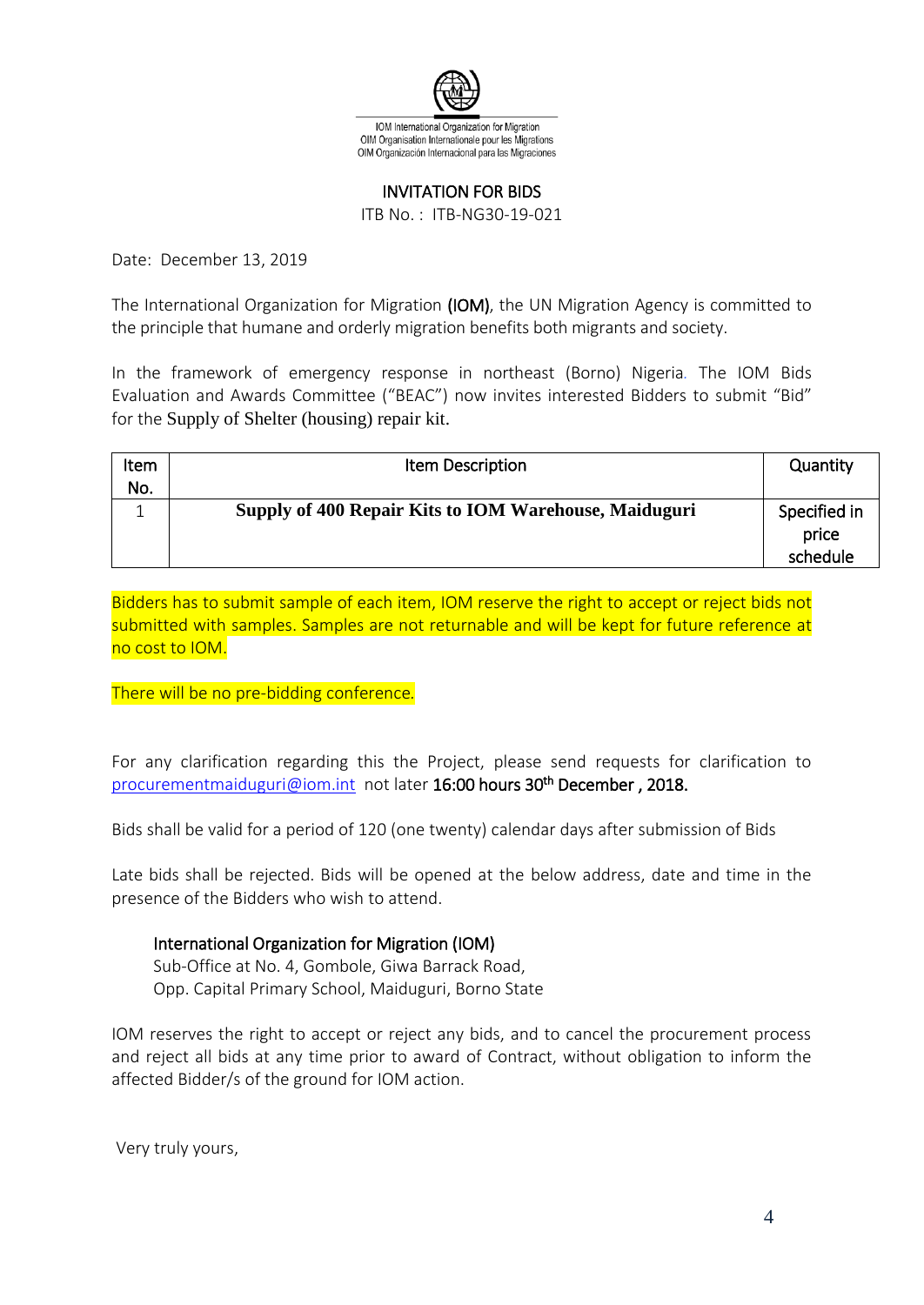### BEAC Chairperson

IOM is encouraging companies to use recycled materials or materials coming from sustainable resources or produced using a technology that has lower ecological footprints.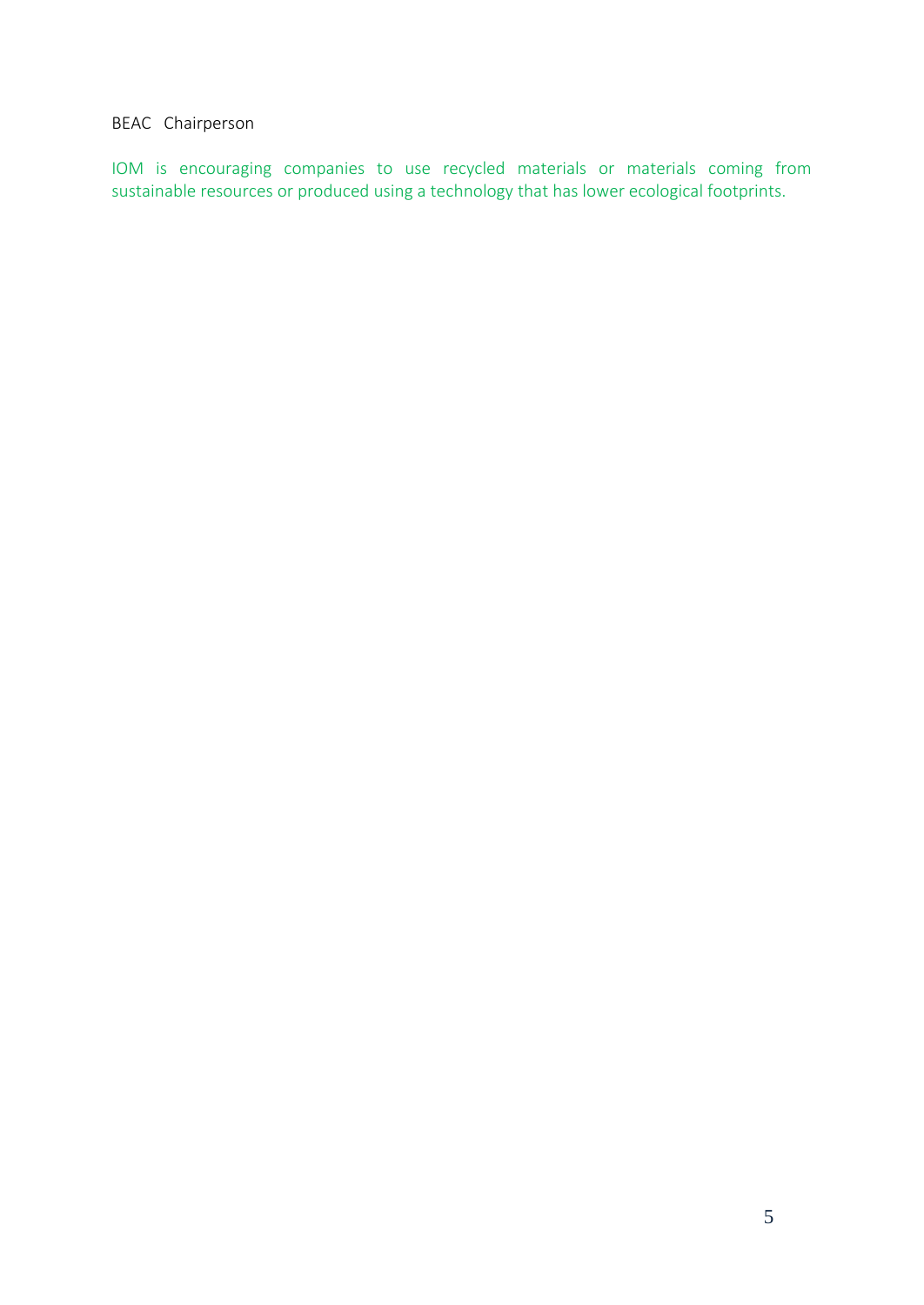<span id="page-5-0"></span>Section I. Instructions to Bidders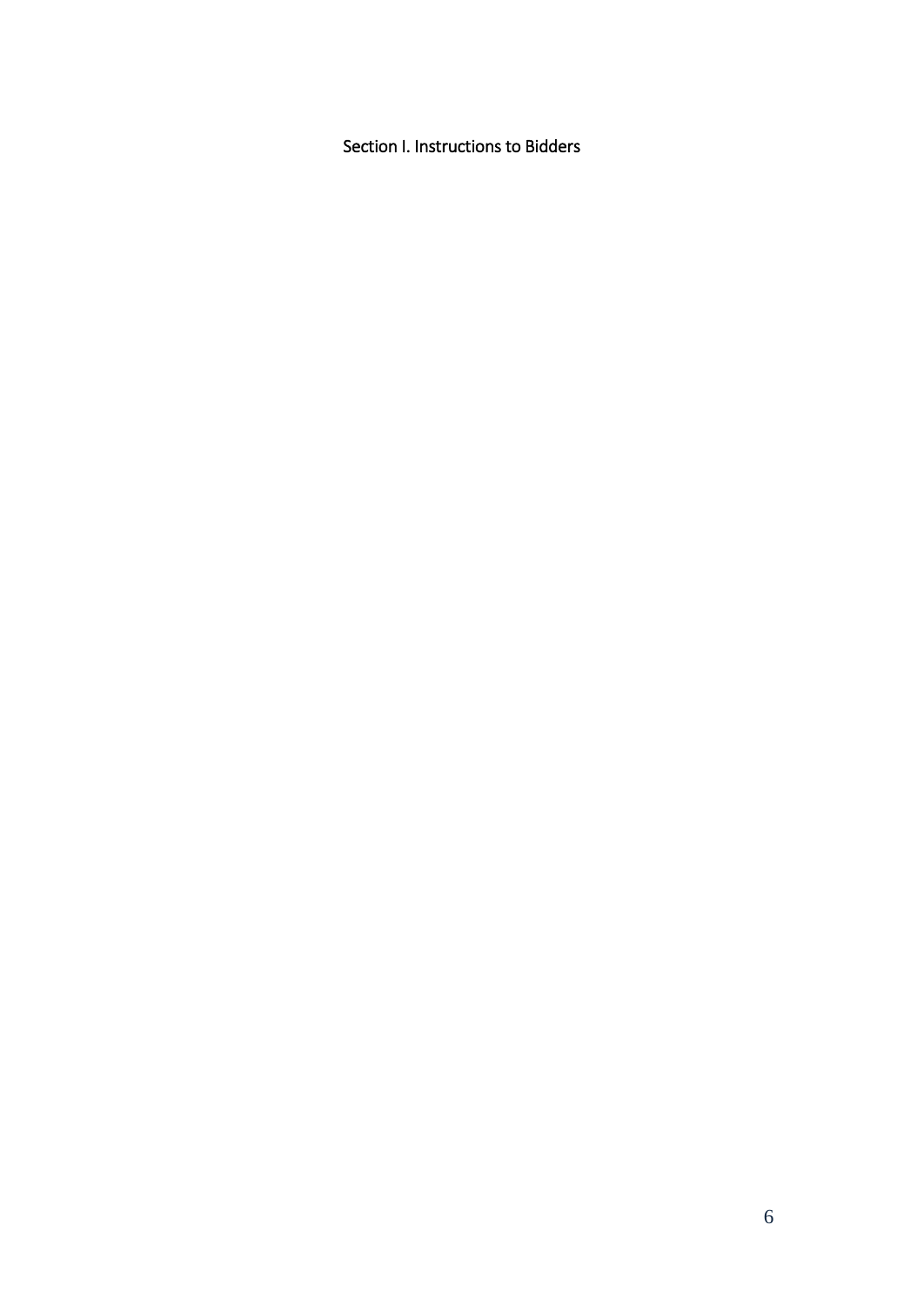## Instructions to Bidders

## <span id="page-6-0"></span>A. General

## <span id="page-6-1"></span>1. Scope of Bid

- 1.1 IOM invites bids for the Supply of 400 Repair Kits to IOM Warehouse, Maiduguri. The Goods is specified in greater details in the Sub Section of the Bid Documents.
- 1.2 The successful Bidder is expected to complete the delivery by the Intended Completion Date which is 14 days after signature of Contract.

## <span id="page-6-2"></span>2. Eligible Bidders

- 2.1 This Invitation for Bids is open to all Bidders from eligible source countries*.*
- 2.2 Bidders should not be associated, or have been associated in the past, directly or indirectly, with a firm or any of its affiliates which have been engaged by IOM to provide consulting services for the preparation of the design, specifications, and other documents to be used for the procurement of the goods to be purchased under this Invitation for Bids.
- 2.3 Government-owned enterprises in Nigeria may participate only if they are legally and financially autonomous, if they operate under commercial law, and if they are not a beneficiary of IOM.
- 2.4 Bidders shall not be under a declaration of ineligibility for corrupt, fraudulent and coercive practices issued by IOM in accordance with ITB Clause 3.
- 2.5 Bidders shall not be involved in terrorist act/criminal activities or associated with individuals and/or entities associated with terrorist act/criminal activities. For this purpose, Bidders shall not be included in the proscribed list of individuals and/or entities as contained in the 1267 Committee of the UN Security Council Counter Terrorism Committee (CTC).

## <span id="page-6-3"></span>3. Corrupt Fraudulent, Collusive and Coercive Practices

- 3.1 IOM requires that all IOM staff, bidders, manufacturers, suppliers or distributors, observe the highest standard of ethics during procurement and execution of all contracts. IOM shall reject any Bids put forward by Bidders or where applicable terminate their contract, if it is determined that they have engaged in corrupt, fraudulent, collusive or coercive practices. In pursuance of this policy, IOM:
	- (a) defines, for the purposes of this provision, the terms set forth below as follows: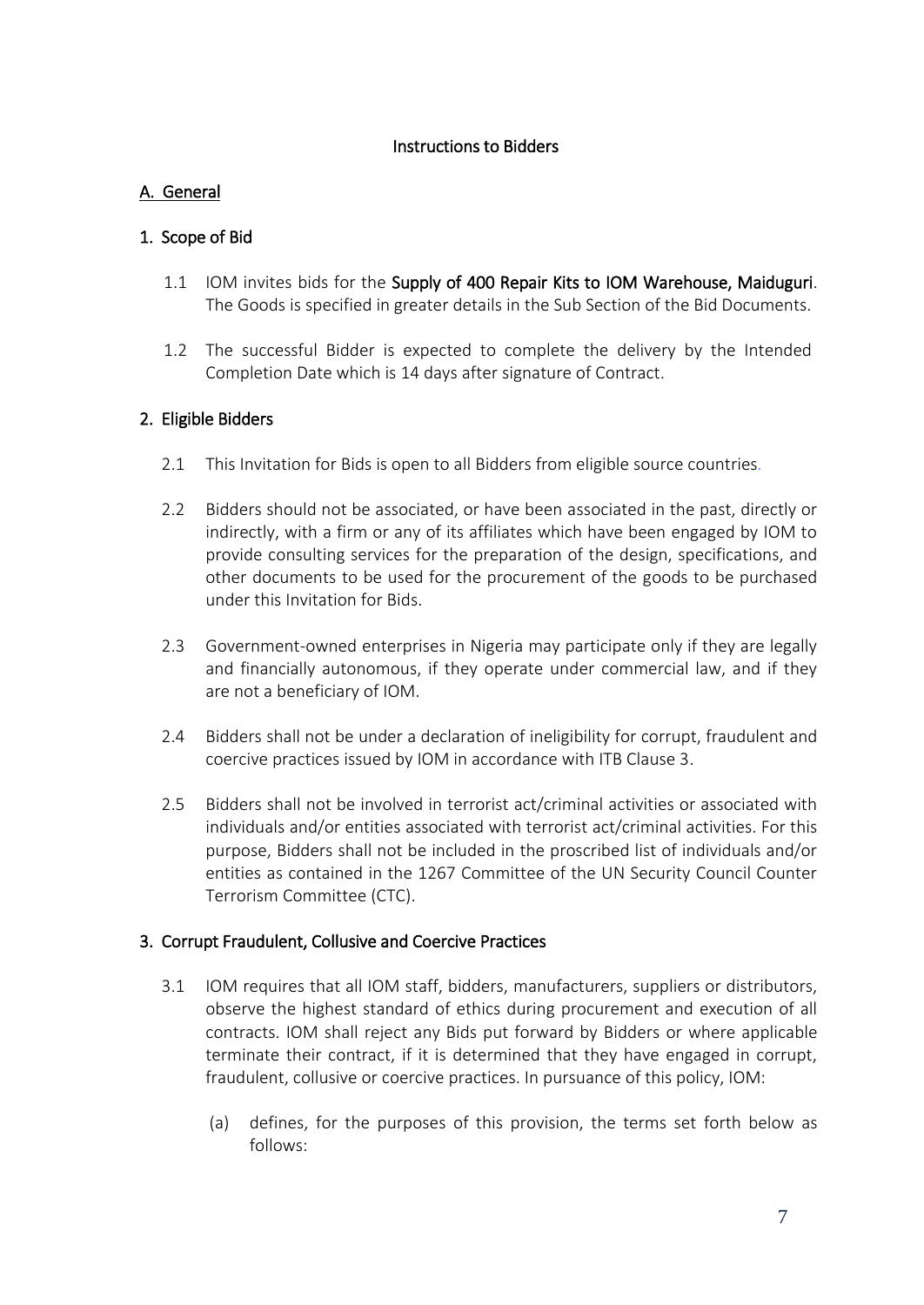- (i) "corrupt practice" means the offering, giving, receiving or soliciting directly or indirectly anything of value to influence the action of the Procuring/Contracting Entity in the procurement process or in contract execution;
- (ii) "fraudulent practice" is any acts or omission, including a misrepresentation, that knowingly or recklessly misleads, or attempts to mislead, the Procuring/Contracting Entity in the procurement process or the execution of a contract, to obtain a financial gain or other benefit to avoid an obligation;
- (iii) "collusive practice" is an undisclosed arrangement between two or more Bidders designed to artificially alter the results of the tender procedure to obtain a financial gain or benefit;
- (iv) "coercive practice" is impairing or harming, or threatening to impair or harm, directly or indirectly, any participant in the tender process to influence improperly its activities in a procurement process, or after the execution of a contract.
- (b) will reject a proposal for award if it determines that the Bidder recommended for award has engaged in corrupt, fraudulent, collusive or coercive practices in competing for the contract in question;
- (c) will declare a firm ineligible, either indefinitely or for a stated period of time, to be awarded an IOM financed contract if it at any time determines that the firm has engaged in corrupt, fraudulent, collusive or coercive practices in competing for, or in executing, an IOM financed contract.

## <span id="page-7-0"></span>4. Eligible Goods and Services

- 4.1 All goods and related services to be supplied under the contract shall have their origin in eligible source countries, and all expenditures made under the contract will be limited to such goods and services.
- 4.2 For purposes of this clause, "origin" means the place where the goods are mined, grown, or produced, or the place from which the related services are supplied. Goods are produced when, through manufacturing, processing, or substantial and major assembly of components, a commercially recognized product results that is substantially different in basic characteristics or in purpose or utility from its components.
- 4.3 The origin of goods and services is distinct from the nationality of the Bidder.

## <span id="page-7-1"></span>B. The Bidding Documents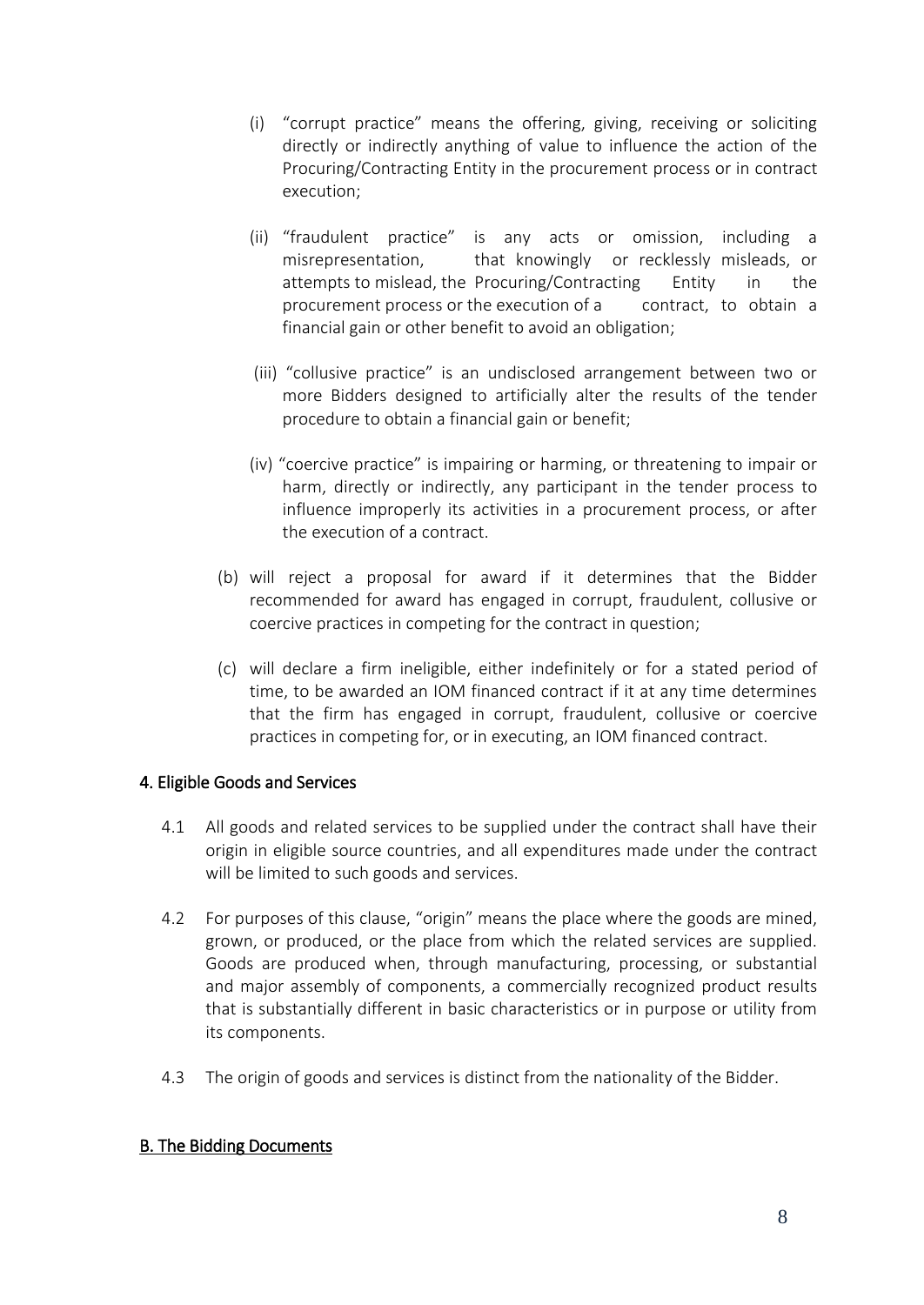## <span id="page-8-0"></span>5. Content of Bidding Documents

- 5.1 The goods required, bidding procedures, and contract terms are prescribed in the bidding documents. In addition to the Invitation for Bids, the bidding documents include:
	- a) Instructions to Bidders (ITB)
	- b) Contract for Supply and Delivery of Goods
	- c) Schedule of Requirements
	- d) Technical Specifications
	- e) Sample Forms
- 5.2 The Bidder is expected to examine all instructions, forms, terms, and specifications in the bidding documents. Failure to furnish all information required in the bidding documents or to submit a bid not substantially responsive to the bidding documents in every respect will be at the Bidder's risk and may result in the rejection of its bid.

## <span id="page-8-1"></span>6. Clarification of Bidding Documents

6.1 A prospective Bidder requiring any clarification of the bidding documents may notify IOM in electronic means to for clarification to [procurementmaiduguri@iom.int](mailto:procurementmaiduguri@iom.int), not later 16:00 hours 30<sup>th</sup> December, 2019. IOM will respond in writing to any request for clarification of the bidding documents. Written copies of IOM's response (including an explanation of the query but without identifying the source of inquiry) will be sent to all prospective bidders that have received the bidding documents.

## <span id="page-8-2"></span>7. Amendment of Bidding Documents

- 7.1 At any time prior to the deadline for submission of bids, IOM, for any reason, whether at its own initiative or in response to a clarification requested by a prospective Bidder, may modify the bidding documents by amendment.
- 7.2 All prospective bidders that have received the bidding documents will be notified of the amendment in writing and will be binding on them.
- 7.3 In order to allow prospective bidders reasonable time in which to take the amendment into account in preparing their bids, IOM, at its discretion, may extend the deadline for the submission of bids.

## <span id="page-8-3"></span>C. Preparation of Bids

## <span id="page-8-4"></span>8. Cost of Bidding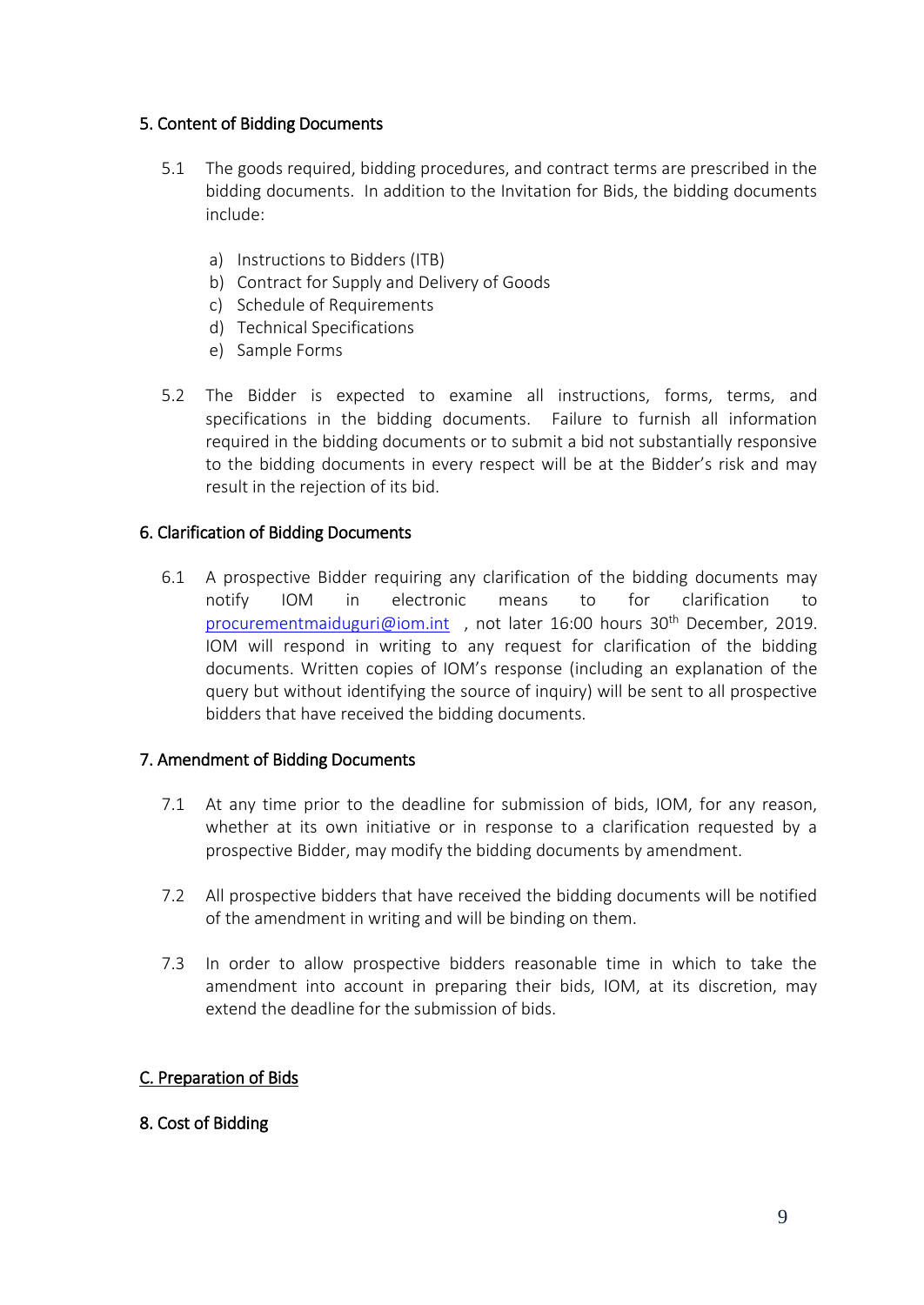8.1 The Bidder shall bear all costs associated with the preparation and submission of its bid, and IOM will in no case be responsible or liable for those costs, regardless of the conduct or outcome of the bidding process.

## <span id="page-9-0"></span>9. Language of Bid

9.1 The bid prepared by the Bidder, as well as all correspondence and documents relating to the bid exchanged by the Bidder and IOM, shall be written in English language. Supporting documents and printed literature furnished by the Bidder may be in another language provided they are accompanied by an accurate translation of the relevant passages in the required language, in which case, for purposes of interpretation of the Bid, the translation shall govern.

## <span id="page-9-1"></span>10. Documents Comprising the Bid

- 10.1 The bid prepared by the Bidder shall comprise the following components:
	- (a) a Bid Form and a Price Schedule completed in accordance with ITB Clauses 11, 12, and 13;
	- (b) documentary evidence established in accordance with ITB Clause 14 that the Bidder is eligible to bid and is qualified to perform the contract if its bid is accepted;
	- (c) documentary evidence established in accordance with ITB Clause 15 that the goods and ancillary services to be supplied by the Bidder are eligible goods and services and conform to the bidding documents; and
	- (d) bid security furnished in accordance with ITB Clause 17.

## <span id="page-9-2"></span>11. Bid Form

11.1 The Bidder shall complete the Bid Form and the appropriate Price Schedule furnished in the bidding documents, indicating the goods to be supplied, a brief description of the goods, and their country of origin, quantity, and prices.

## <span id="page-9-3"></span>12. Bid Prices

- 12.1 The Bidder shall indicate on the appropriate Price Schedule the unit prices and total bid price of the goods it proposes to supply under the contract.
- 12.2 Prices indicated on the Price Schedule shall be entered separately in the following manner:
	- (a) For goods offered from within IOM'S Mission country: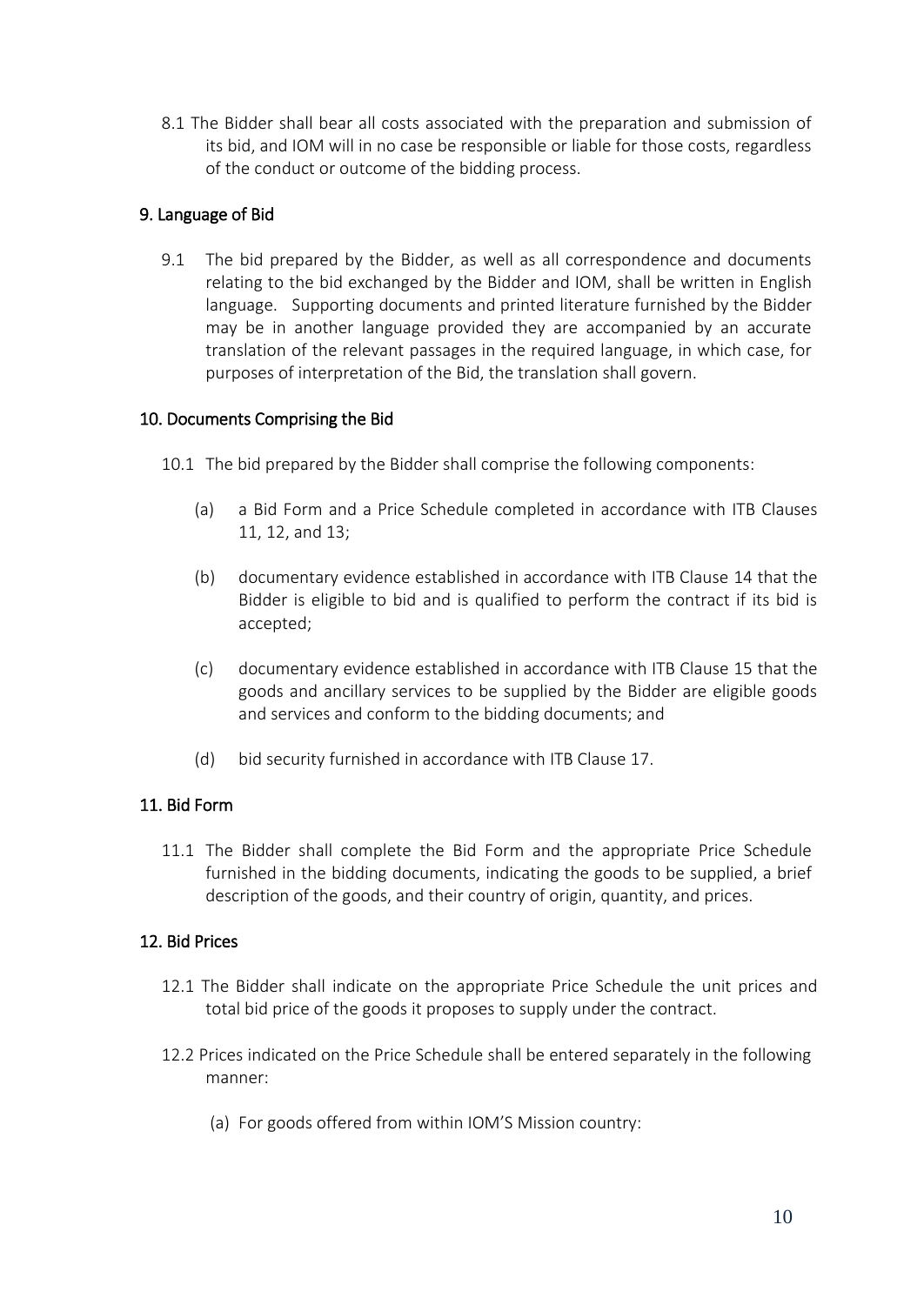(i) The price of the goods quoted EXW (ex works, ex factory, ex warehouse, ex showroom, or off-the shelf, as applicable), including all customs duties and

sales and other taxes already paid or payable:

a. On the components and raw material used in the manufacture or assembly of goods quoted ex works or ex-factory;

### or

- b. On the previously imported goods of foreign origin quoted ex warehouse, ex showroom, or off-the-shelf
- (ii) Any sales and other taxes which will be payable on the goods if the contract is awarded
- (iii) The price for inland transportation, insurance and other local costs incidental to delivery of the goods to their final destination
- (iv) The price of other (incidental) services, if any
- (b) For goods offered from abroad:
	- (i) The price of the goods shall be quoted in Delivery at Place (DAP-indicate the delivery address, INCOTERM 2010). IOM shall provide duty exemption certificate from Ministry of Foreign Affairs (MoFA). In quoting the price, the Bidder shall be free to use transportation through carriers registered in any eligible countries. Similarly, the Bidder may obtain insurance services from any eligible/acceptable source.
	- (ii) The price for inland transportation, insurance, and other local costs incidental to delivery of the goods from the port of entry to their final destination.
	- (iii) The price of (incidental) services, if any.
- 12.3 The INCOTERM shall be governed by the rules prescribed in INCOTERMS 2010 published by [International Chamber of Commerce](https://en.wikipedia.org/wiki/International_Chamber_of_Commerce) (ICC).
- 12.4 The Bidder's separation of price components in accordance with ITB Clause 12.2 above will be solely for the purpose of facilitating the comparison of bids by IOM and will not in any way limit IOM's right to contract on any of the terms offered.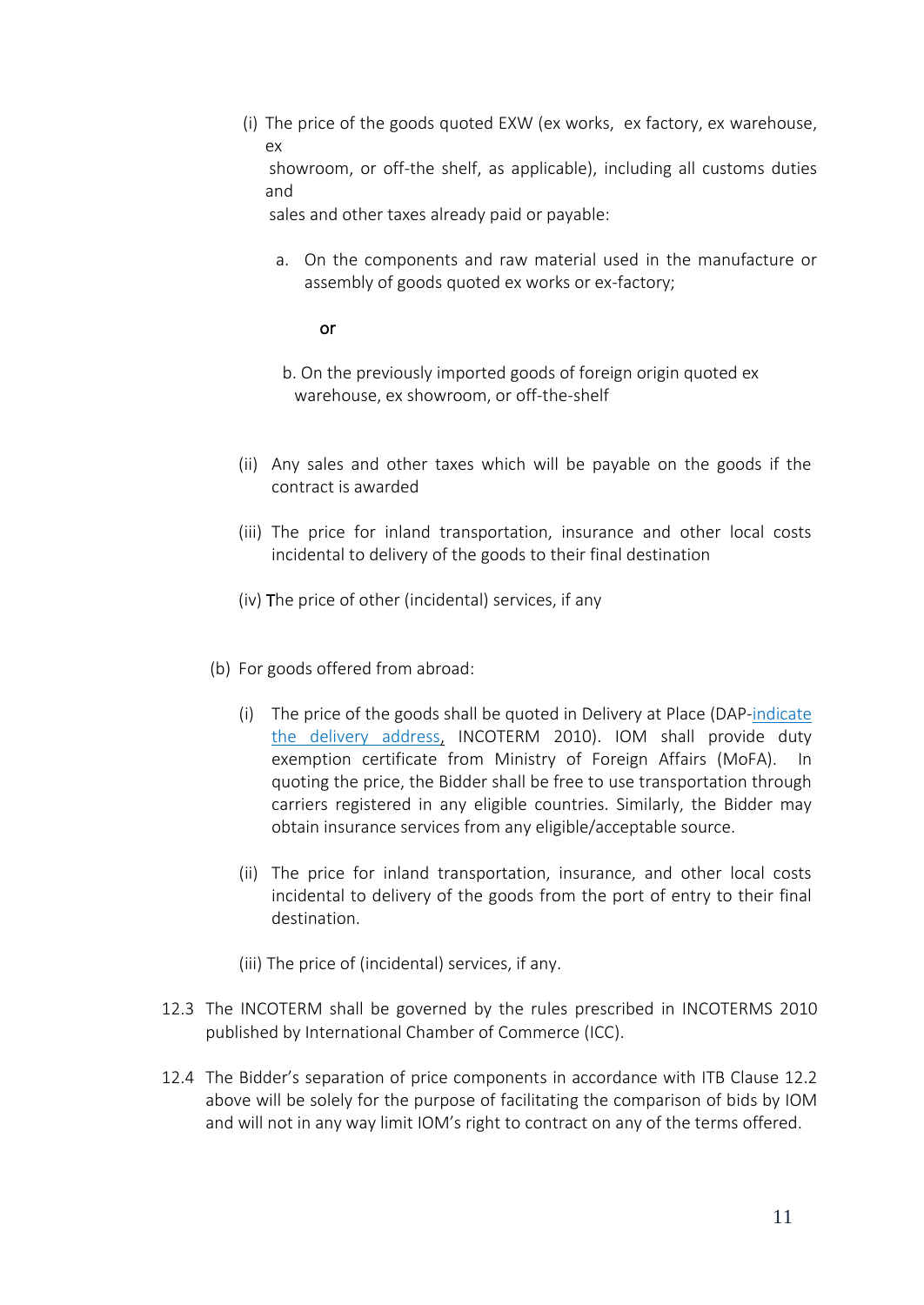12.5 Prices quoted by the Bidder shall be fixed during the Bidder's performance of the contract and not subject to variation on any account, unless otherwise specified. A bid submitted with an adjustable price quotation will be treated as non-responsive and will be rejected, pursuant to ITB Clause 25. If, however, specified in these instructions, prices quoted by the Bidder shall be subject to adjustment during the performance of the contract, a bid submitted with a fixed price quotation will not be rejected, but the price adjustment would be treated as zero.

## <span id="page-11-0"></span>13. Bid Currencies

13.1 Bidders may submit prices both in US Dollars (USD) or in Nigerian Naira (NGN). All bid prices however, regardless of the currency used, shall be exclusive of Value Added Tax (VAT). The contract and/or Purchase Order shall be concluded using the currency of the bid of the winning bidder.

## <span id="page-11-1"></span>14. Documents Establishing Bidder's Eligibility and Qualification

- 14.1 Pursuant to ITB Clause 10.1b, the Bidder shall furnish IOM Vendor Information Sheet (VIS*)*, as part of its bid, documents establishing the Bidder's eligibility to bid and its qualifications to perform the contract if its bid is accepted
- 14.2 The documentary evidence of the Bidder's eligibility to bid shall establish to IOM's satisfaction that the Bidder, at the time of submission of its bid, is from an eligible country as defined under ITB Clause 4.
- 14.3 The documentary evidence of the Bidder's qualifications to perform the contract if its bid is accepted shall establish to IOM's satisfaction:
	- (a) That, in the case of a Bidder offering to supply goods under the contract which the Bidder did not manufacture or otherwise produce, the Bidder has been duly authorized by the goods' Manufacturer or producer to supply the goods in IOM's Mission country;
	- (b) That the Bidder has the financial, technical, and production capability necessary to perform the contract;
	- (d) That, in the case of a Bidder not doing business within IOM's Mission country, the Bidder is or will be (if awarded the contract) represented by Agent in that Mission country equipped, and able to carry out the Supplier's maintenance, repair, and spare parts-stocking obligations prescribed in the Conditions of Contract and/or Technical Specifications
- 14.4 If the Bidder wishes to use the existing VIS or Company Profile on file to establish their eligibility, the Bidders should submit with their bids any information updating their original VIS or company profile on file or, alternatively, confirm in their bids that the originally submitted information remains essentially correct as of the date of bid submission.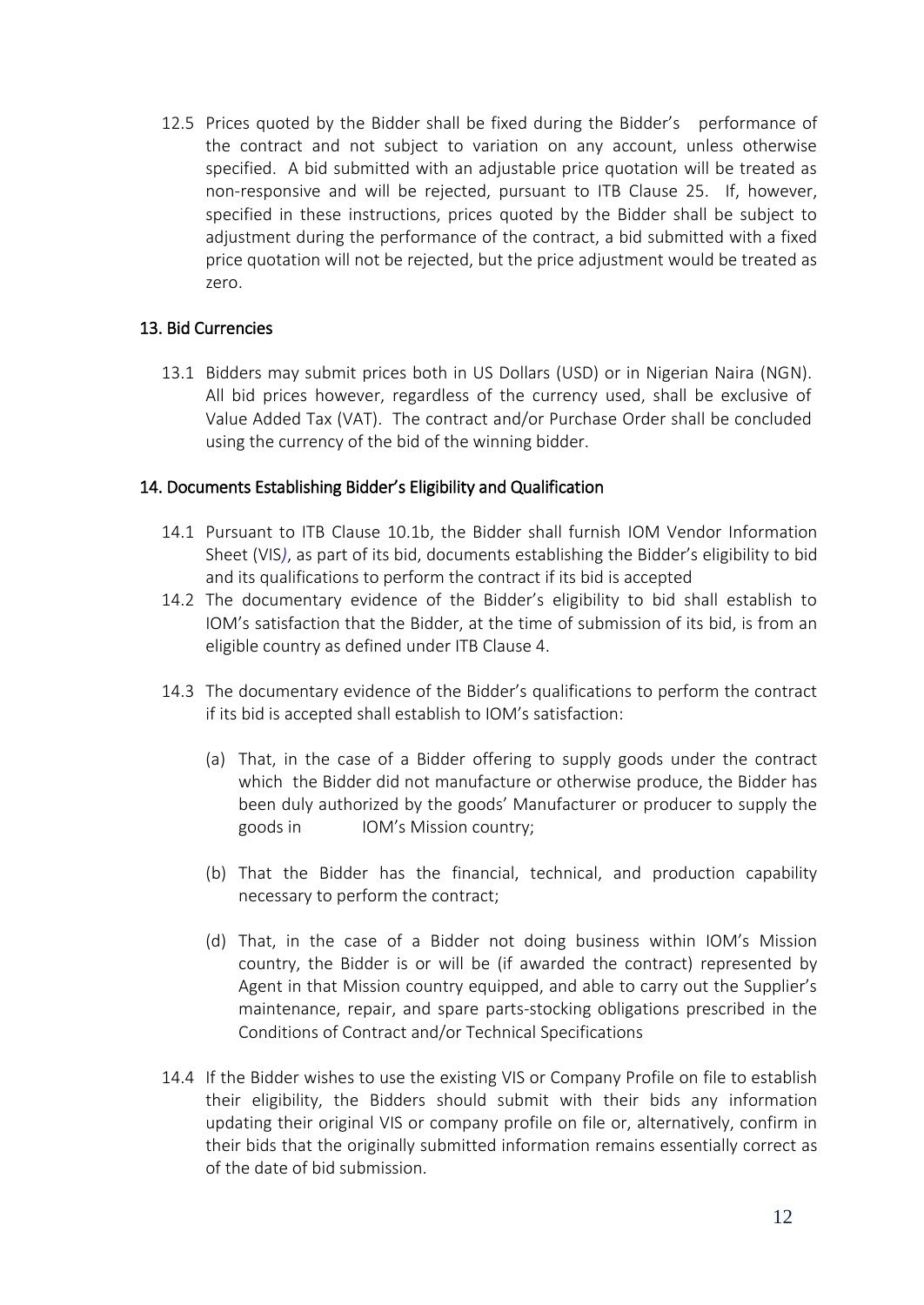### <span id="page-12-0"></span>15. Documents Establishing Goods' Eligibility and Conformity to Bidding Documents

- 15.1 Pursuant to ITB Clause 10, the Bidder shall furnish, as part of its bid, documents establishing the eligibility and conformity to the bidding documents of all goods and services, which the Bidder proposes to supply under the contract.
- 15.2 The documentary evidence of the eligibility of the goods and services shall consist of a statement in the Price Schedule of the country of origin of the goods and services offered, which shall be confirmed by a certificate of origin issued at the time of shipment.
- 15.3 The documentary evidence of conformity of the goods and services to the bidding documents may be in the form of literature, drawings, and data, and shall consist of:
	- (a) A detailed description of the essential technical and performance characteristics of the goods;
	- (b) a list giving full particulars, including available sources and current prices of spare parts, special tools, etc., necessary for the proper and continuing functioning of the goods for a period 12 month, following commencement of the use of the goods by IOM; and
	- (c) An item-by-item commentary on IOM's Technical Specifications demonstrating substantial responsiveness of the goods and services to those specifications, or a statement of deviations and exceptions to the provisions of the Technical Specifications.
- 15.4 For purposes of the commentary to be furnished pursuant to ITB Clause 15.3(c) above, the Bidder shall note that standards for workmanship, material, and equipment, as well as references to brand names or catalogue numbers designated by IOM in its Technical Specifications, are intended to be descriptive only and not restrictive. The Bidder may substitute alternative standards, brand names, and/or catalogue numbers in its bid, provided that it demonstrates to IOM's satisfaction that the substitutions ensure substantial equivalence to those designated in the Technical Specifications.

### <span id="page-12-1"></span>16. Period of Validity of Bids

- 16.1 Bids shall remain valid for the period of 120 Days after the date of bid opening prescribed by IOM, pursuant to ITB Clause 20. A bid valid for a shorter period shall be rejected by IOM as non-responsive.
- 16.2 In exceptional circumstances, prior to expiry of the bid validity, IOM may request that the bidders extend the period of validity for a specified additional period 30days. The request and the bidders' responses shall be made in writing.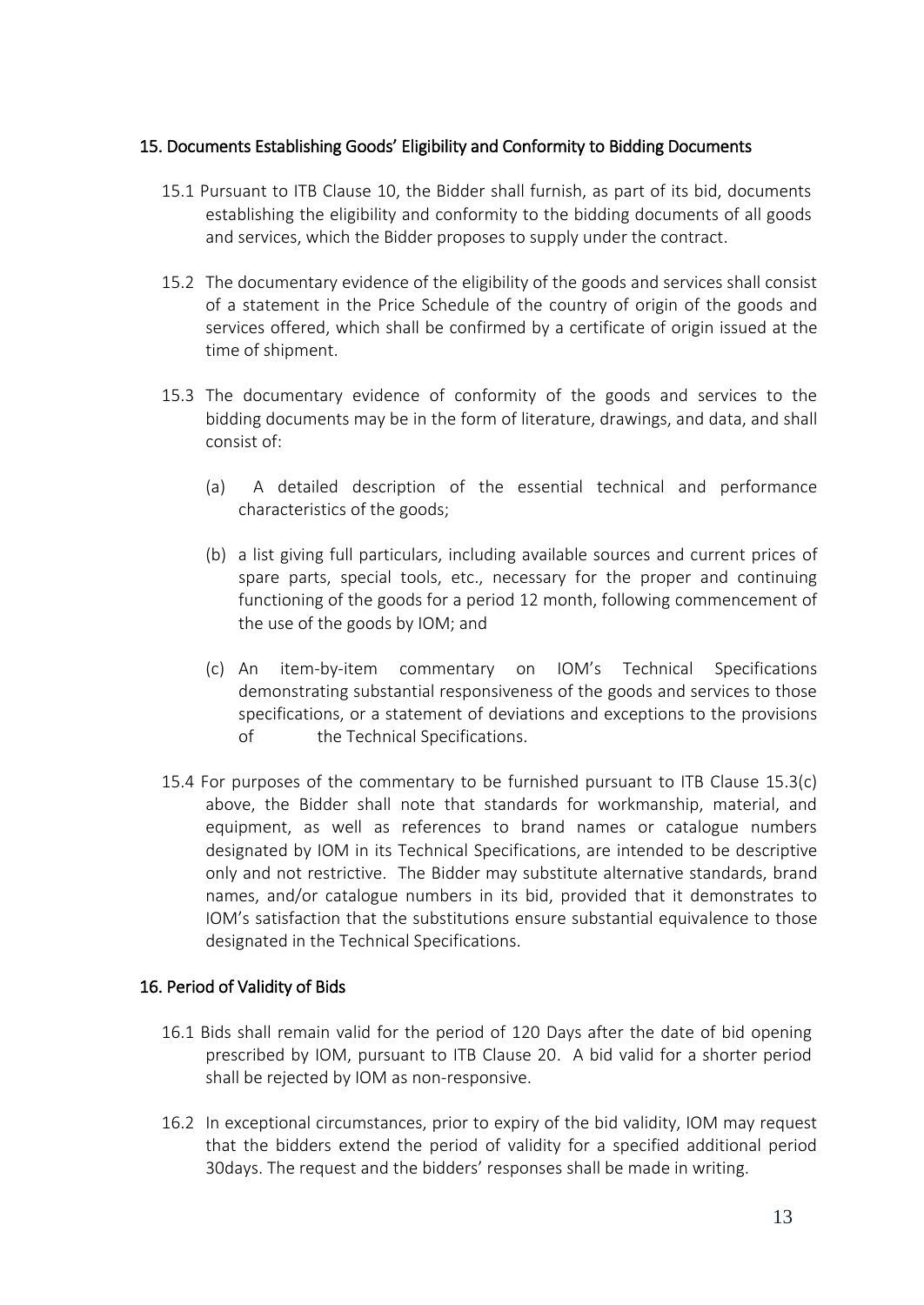16.3 A Bidder may refuse the request without forfeiting the Bid Security. A Bidder agreeing to the request will not be required nor permitted to modify the Bid, but will be required to extend the validity of Bid Security for the period of the extension, and in compliance with Clause 17 in all respects.

## <span id="page-13-0"></span>17. Bid Security

- 17.1 Pursuant to ITB Clause 10, the Bidder shall furnish, as part of its bid, a bid security in the amount 2.5% of the total bid amount secured from a bank or bonding company acceptable to IOM*.*
- 17.2 The bid security is required to protect IOM against the risk of Bidder's conduct, which would warrant the security's forfeiture, pursuant to ITB Clause 17.6. The bid security shall be denominated in NGN or USD in IOM bid security format*.*
- 17.3 Any bid not secured in accordance with ITB Clauses 17.1 will be rejected by IOM as non-responsive, pursuant to ITB Clause 25.
- 17.4 Unsuccessful bidders' bid security will be discharged or returned as promptly as possible but not later than thirty (30) days after the expiration of the period of bid validity prescribed by IOM pursuant to ITB Clause 16.
- 17.5 The successful Bidder's bid security will be discharged upon the Bidder signing the contract, pursuant to ITB Clause 35, and furnishing the performance security, pursuant to ITB Clause 34.
- 17.6 The bid security may be forfeited:
	- (a) If a Bidder withdraws its bid during the period of bid validity specified by the Bidder on the Bid Form; or
	- (b) In the case of a successful Bidder, if the Bidder fails:
		- (i) To sign the contract in accordance with ITB Clause 35;

### or

(ii) To furnish performance security in accordance with ITB Clause 34

## <span id="page-13-1"></span>18. Format and Signing of Bid

18.1 The Bidder shall prepare an Original and  $2<sup>nd</sup>$  Copy of the bid, clearly marking each "ORIGINAL BID" and "COPY OF BID," as appropriate. In the event of any discrepancy between them, the original shall govern.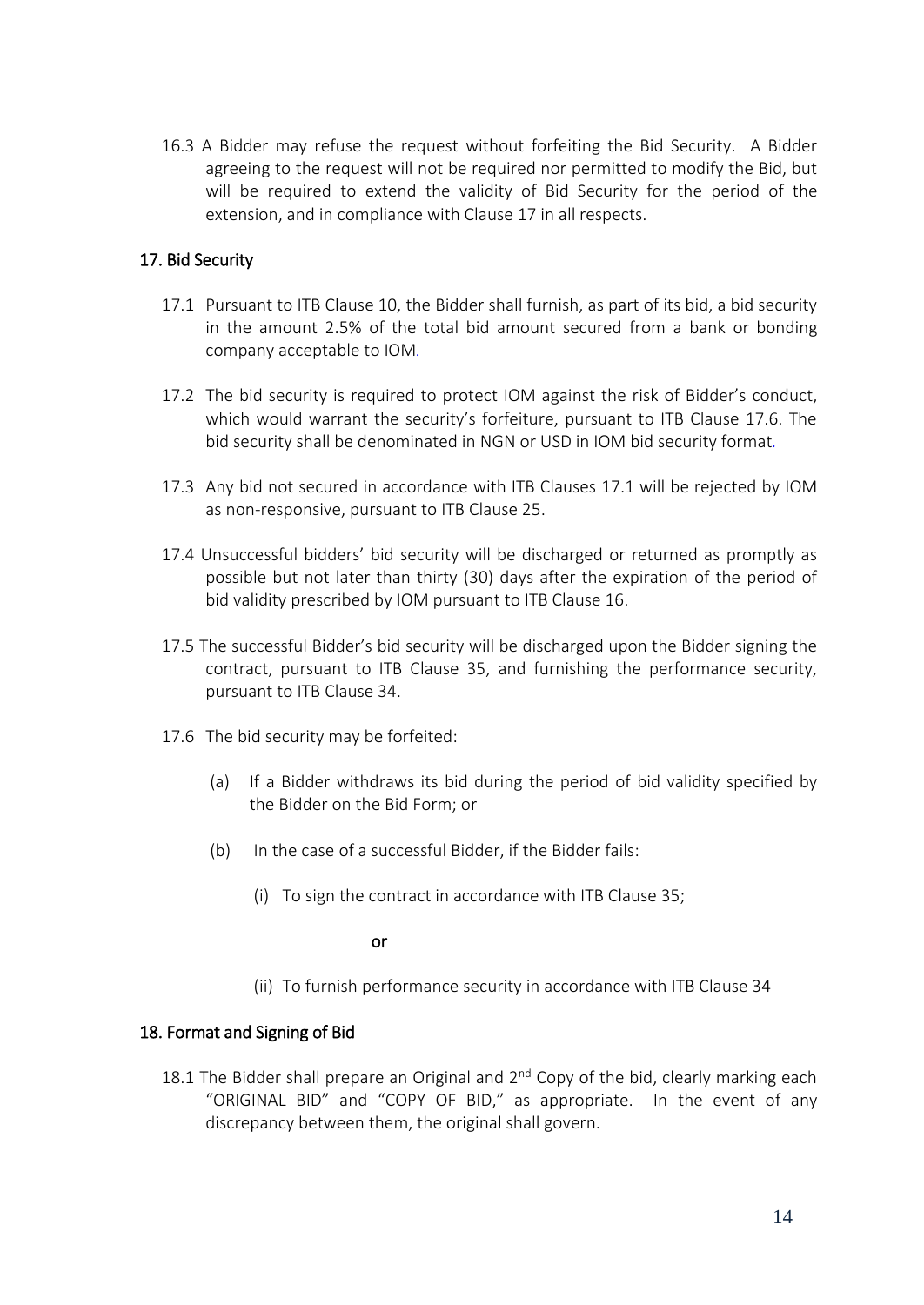- 18.2 The original and the copy or copies of the bid shall be typed or written in indelible ink and shall be signed by the Bidder or a person or persons duly authorized to bind the Bidder to the contract. All pages of the bid, shall be initialed by the person or persons signing the bid.
- 18.3 Any interlineations, erasures, or overwriting shall be valid only if they are initialed by the person or persons signing the bid.

### <span id="page-14-0"></span>D. Submission of Bids

### <span id="page-14-1"></span>19. Sealing and Marking of Bids

- 19.1 The Bidder shall seal the original and each copy of the bid in separate envelopes, duly marking the envelopes as "ORIGINAL BID" and "COPY OF BID." The envelopes shall then be sealed in an outer envelope.
- 19.2 The inner and outer envelopes shall:
	- (a) be addressed to IOM at the address given below The Chairman, Bid Evaluation and Awarding committee (BEAC), International Organization for Migration;

### International Organization for Migration (IOM)

Sub-Office at No. 4, Gombole, Giwa Barrack Road, Opp. Capital Primary School, Maiduguri, Borno State.

- (b) Bear the Project name Supply of 400 Repair Kits to IOM Warehouse, Maiduguri at Borno State), the Invitation for Bids (ITB NG30 -19-022) title and reference number, and a statement: "DO NOT OPEN BEFORE 02nd January, 2020*"*.
- 19.3 The inner and outer envelopes shall also indicate the name and address of the Bidder to enable the bid to be returned unopened in case it is declared "late".
- 19.4 If the outer envelope is not sealed and marked as required by ITB Clause 19.2, the bid will still be considered, however, IOM will assume no responsibility for the bid's misplacement or premature opening.

## <span id="page-14-2"></span>20. Deadline for Submission of Bids

## 20.1 Bids must be received by IOM at the address specified under ITB Clause 19.2.a no later than 16:00 hours (Nigerian Time) on 02<sup>nd</sup> January, 2020.

20.2 IOM may, at its discretion, extend this deadline for the submission of bids by amending the bidding documents in accordance with ITB Clause 7, in which case all rights and obligations of IOM and bidders previously subject to the deadline will thereafter be subject to the deadline as extended.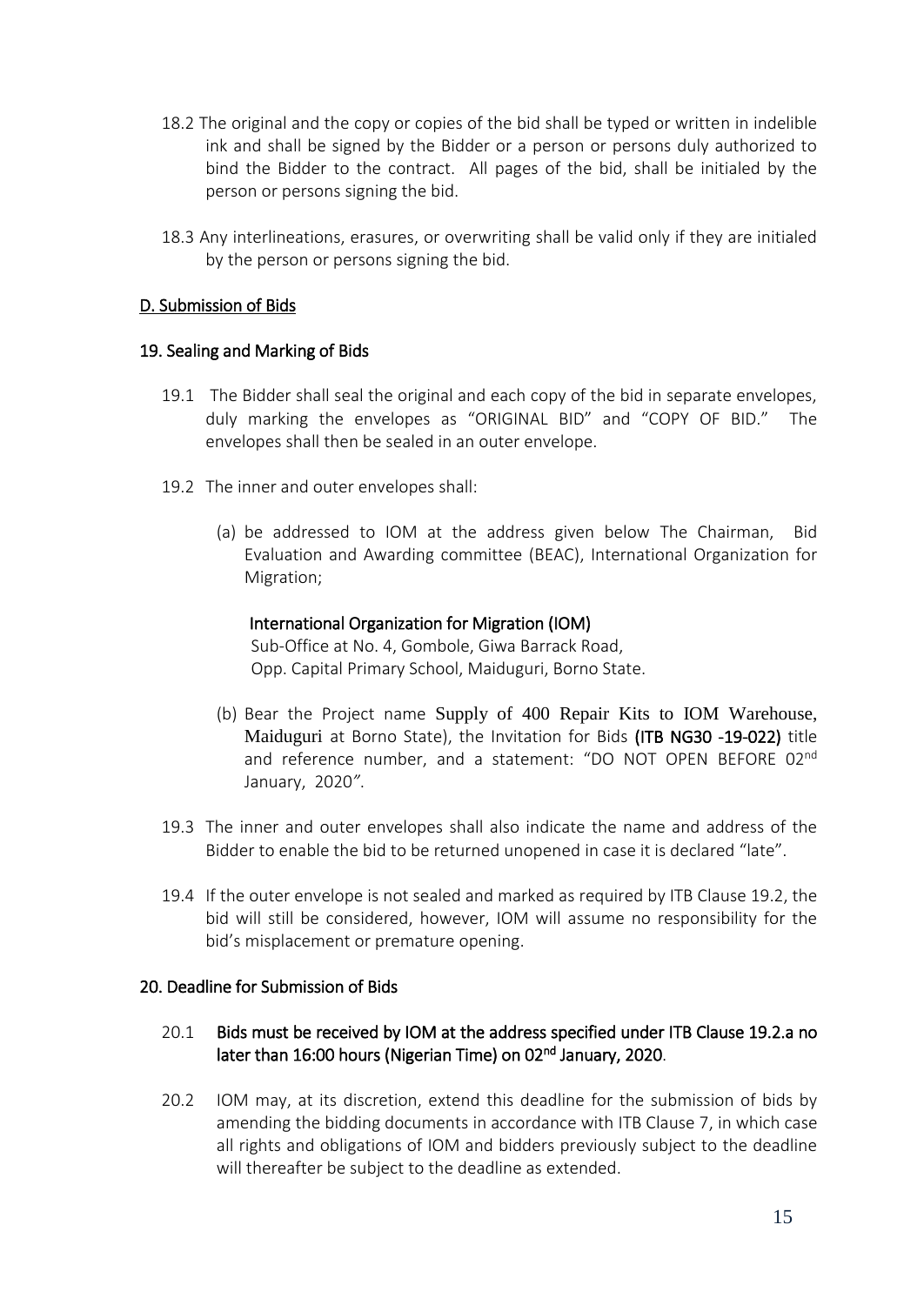## <span id="page-15-0"></span>21. Late Bids

- 21.1 Any bid received by IOM after the deadline for submission of bids prescribed by IOM pursuant to ITB Clause 20 will be rejected and returned unopened to the Bidder.
- 21.2 The Bidder will assume the responsibility and expenses for the re-possession of the returned bid documents.

### <span id="page-15-1"></span>22. Modification and Withdrawal of Bids

- 22.1 The Bidder may modify or withdraw its bid after the bid's submission, provided that written notice of the modification, including substitution or withdrawal of the bids, is received by IOM prior to the deadline prescribed for submission of bids.
- 22.2 The Bidder's modification or withdrawal notice shall be prepared, sealed, marked, and dispatched in accordance with the provisions of ITB Clause 18. A withdrawal notice will be in writing and should be received by IOM not later than the deadline for submission of bids.
- 22.3 No bid may be modified after the deadline for submission of bids.
- 22.4 No bid may be withdrawn in the interval between the deadline for submission of bids and the expiration of the period of bid validity specified by the Bidder on the Bid Form. Withdrawal of a bid during this interval may result in the Bidder's forfeiture of its bid security, pursuant to the ITB Clause 17.6.

## <span id="page-15-2"></span>E. Opening and Evaluation of Bids

## <span id="page-15-3"></span>23. Opening of Bids

- 23.1 IOM may open all bids in the presence of bidders' representatives who choose to attend, at the time, on the date, and at the place specified here located at No. 4, Gombole, Giwa Barrack Road, Opp. Capital Primary School, Maiduguri, Borno State, Nigeria. The bidders' representatives who are present shall sign a register evidencing their attendance.
- 23.2 The bidders' names, bid modifications or withdrawals, bid prices, discounts, and the presence or absence of requisite bid security and such other details that IOM at its discretion, may consider appropriate, will be announced at the opening. No bid shall be rejected at bid opening, except for late bids, which shall be returned unopened to the Bidder pursuant to ITB Clause 21.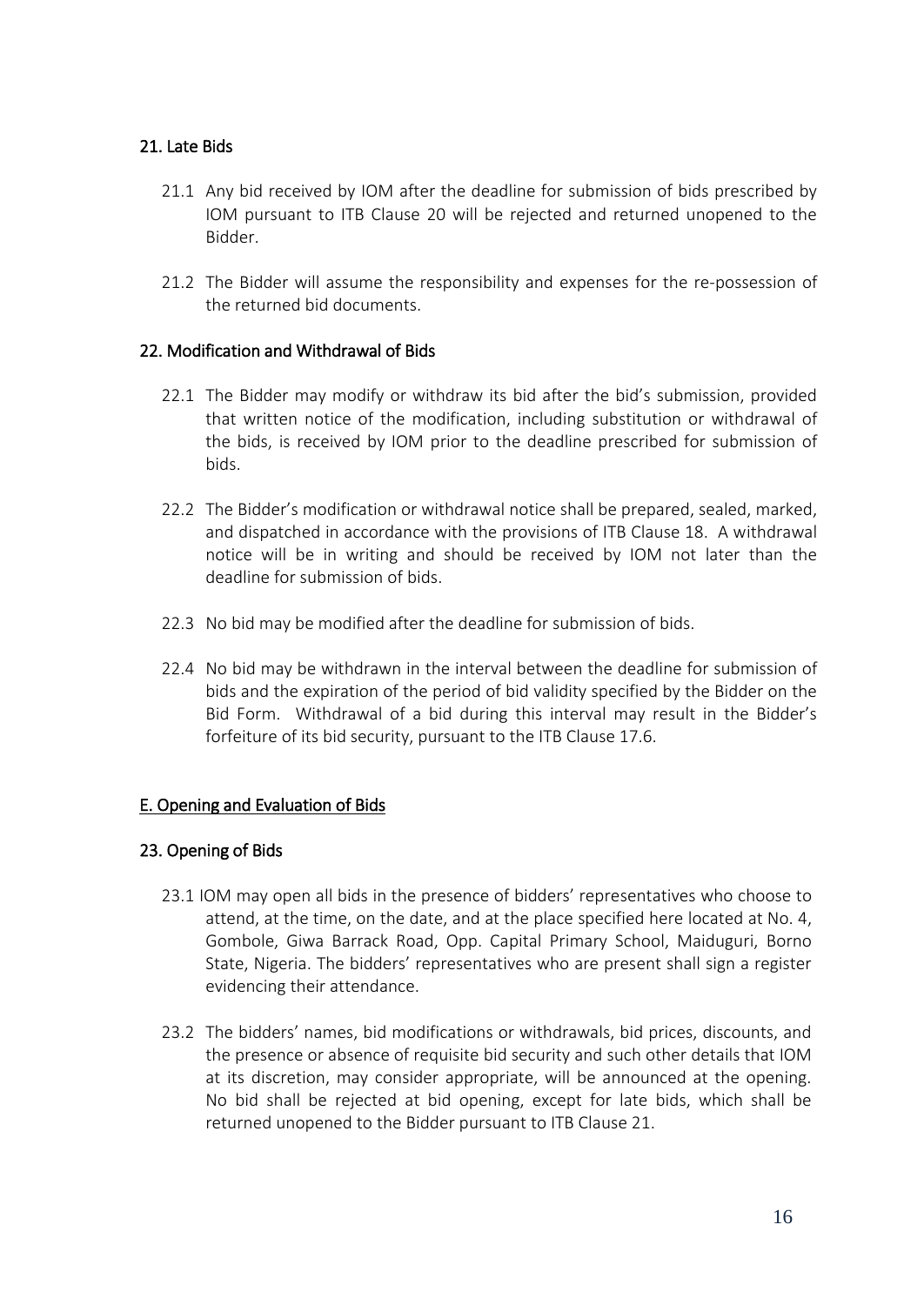- 23.3 Bids (and modifications sent pursuant to ITB Clause 22.2) that are not opened and read out at bid opening shall not be considered further for evaluation, irrespective of the circumstances. Withdrawn bids will be returned unopened to the bidders.
- 23.4 IOM will prepare minutes of the bid opening.

### <span id="page-16-0"></span>24. Clarification of Bids and Contacting IOM

24.1 During evaluation of the bids, IOM may, at its discretion, ask the Bidder for a clarification of its bid. The request for clarification and the response shall be in writing, and no change in the prices or substance of the bid shall be sought, offered, or permitted.

### <span id="page-16-1"></span>25. Preliminary Examination

- 25.1 IOM will examine the bids to determine whether they are complete, whether any computational errors have been made, whether required sureties have been furnished, whether the documents have been properly signed, and whether the bids are generally in order.
- 25.2 Arithmetical errors will be rectified on the following basis. If there is a discrepancy between the unit price and the total price that is obtained by multiplying the unit price and quantity, the unit price shall prevail, and the total price shall be corrected. If the Supplier does not accept the correction of the errors, its bid will be rejected, and its bid security may be forfeited. If there is a discrepancy between words and figures, the amount in words will prevail.
- 25.3 IOM may waive any minor informality, non-conformity, in a bid which does not constitute a material deviation, provided such waiver does not prejudice or affect the relative ranking of any Bidder.
- 25.4 Prior to the detailed evaluation, pursuant to ITB Clause 27, IOM will determine the substantial responsiveness of each bid to the bidding documents. For purposes of these Clauses, a substantially responsive bid is one, which conforms to all the terms and conditions of the bidding documents without material deviations. Deviation from, or objection or reservations to critical provisions, such as those concerning, but not limited to Bid Security (ITB Clause 17), Price Schedule (ITB Clause 9) will be deemed to be a material deviation. IOM's determination of a bid's responsiveness is to be based on the contents of the bid itself without recourse to extrinsic evidence.
- 25.5 If a bid is not substantially responsive, it will be rejected by IOM and may not subsequently be made responsive by the Bidder by correction of the nonconformity.

### <span id="page-16-2"></span>26. Conversion to Single Currency (if applicable)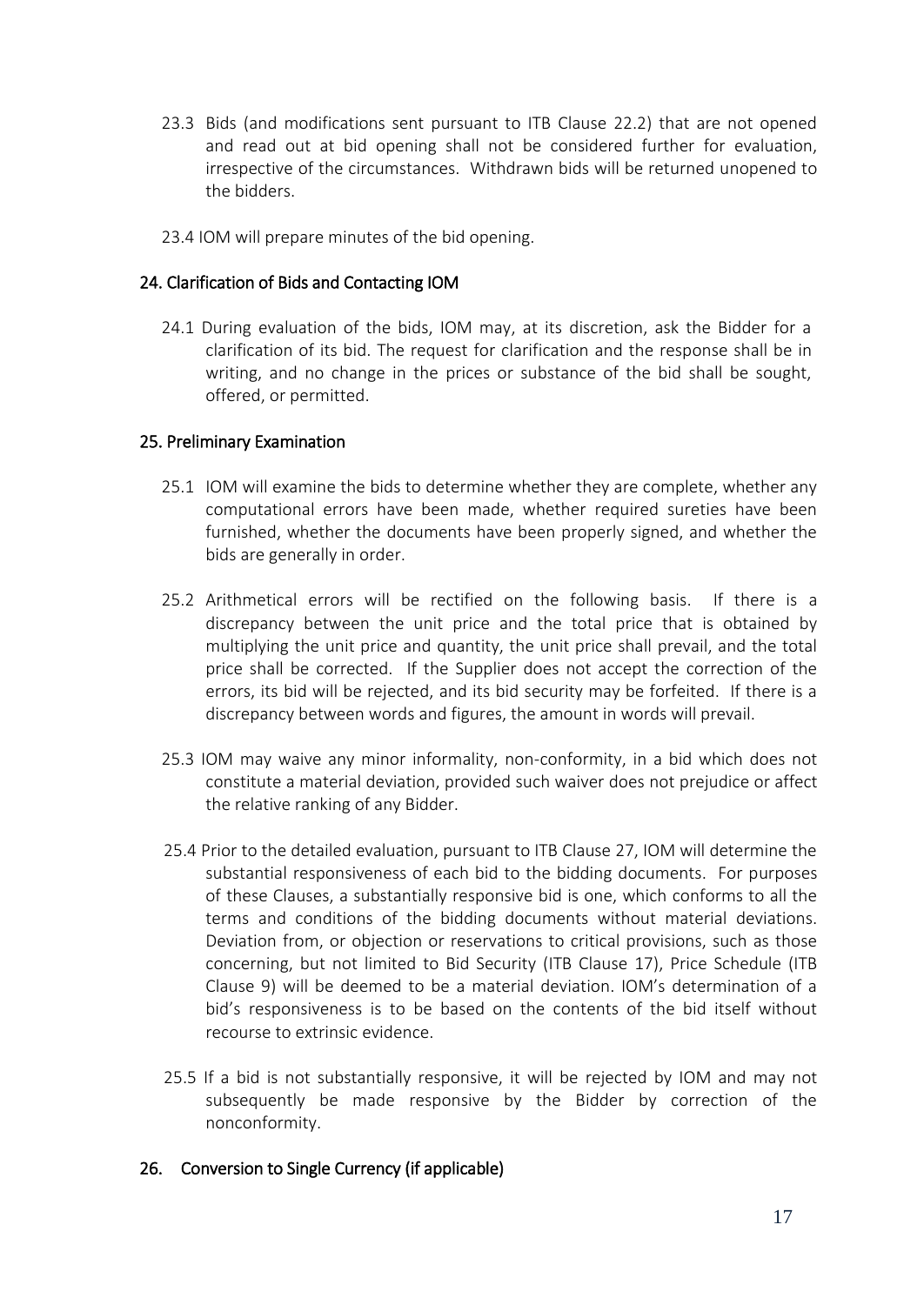26.1 To facilitate evaluation and comparison, IOM will convert all bid prices expressed in the amounts in various currencies in USD according to IOM exchange rate for the current month and year.

## <span id="page-17-0"></span>27. Evaluation and Comparison of Bids

- 27.1 IOM will evaluate and compare the bids, which have been determined to be substantially responsive, pursuant to ITB Clause 25.
	- a) IOM will evaluate based on price and
	- b) Standard of samples to meet IOM specifications and criteria.
- 27.2 IOM's evaluation of a bid will exclude and not take into account:
	- (a) in the case of goods manufactured in Nigeria or goods of foreign origin already located in Nigeria, sales and other similar axes, which will be payable on the goods if a contract is awarded to the Bidder;
	- (b) in the case of goods of foreign origin offered from abroad, customs duties and other similar import taxes which will be payable on the goods if the contract is awarded to the Bidder; and
	- (c) any allowance for price adjustment during the period of execution of the contract, if provided in the bid.
- 27.3 The comparison shall be done based the DAP-(enter the delivery point) regardless if the goods are supplied from Nigeria or outside the country.
- 27.4 IOM's evaluation of a bid will take into account, in addition to the bid price quoted in accordance with ITB Clause 12.2, one or more of the following factors:
	- (a) delivery schedule offered in the bid;
	- (c) deviation in the payment schedule from the payment schedule specified in the terms and conditions of the contract template appended to this Instruction;
	- (d) cost of components, mandatory spare parts and services (if applicable);
	- (e) the availability of spare parts and after sales services of the goods in Nigeria especially in the region where the goods will be deployed; and
	- (f) compliance to technical specifications.

## <span id="page-17-1"></span>28. Clarification of Bids and Contacting IOM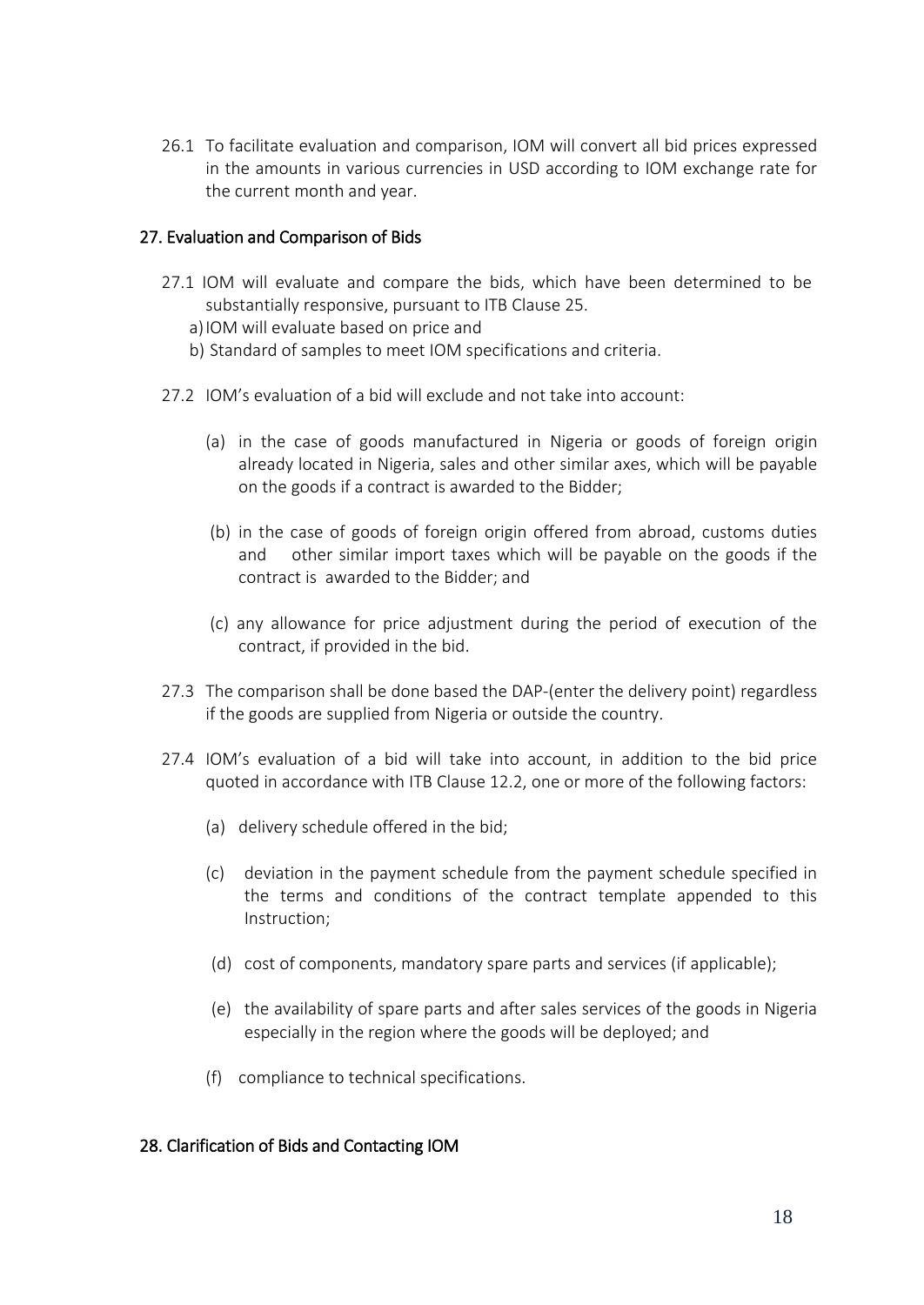- 28.1 Subject to ITB Clause 24, no Bidder shall contact IOM on any matter relating to its bid, from the time of the bid opening to the time the contract is awarded. If the Bidder wishes to bring additional information to the notice of IOM, it should do so in writing.
- 28.2 Any effort by a Bidder to influence IOM in its decisions on bid evaluation, bid comparison, or contract award may result in the rejection of the Bidder's bid.

## <span id="page-18-0"></span>29. Post-qualification

- 29.1 In the absence of pre-qualification, IOM will determine to its satisfaction whether the Bidder that is selected as having submitted the lowest evaluated responsive bid is qualified to perform the contract satisfactorily, in accordance with the criteria listed in ITB Clause 14.
- 29.2 The determination will take into account the Bidder's financial, technical, and production capabilities. It will be based upon an examination of the documentary evidence of the Bidder's qualifications submitted by the Bidder, pursuant to ITB Clause 14, as well as such other information as IOM deems necessary and appropriate.
- 29.3 Prior to award, IOM shall verify and validate any documents/information submitted and if necessary shall conduct inspection of the Bidder office, plant/warehouse and equipment.
- 29.4 An affirmative determination will be a pre-requisite for award of the contract to the Bidder. A negative determination will result in rejection of the Bidder's bid, in which event IOM will proceed to the next lowest evaluated bid to make a similar determination of that Bidder's capabilities to perform satisfactorily.

### <span id="page-18-1"></span>30. Purchaser's Right to Accept any Bid and to Reject any or All Bids

<span id="page-18-2"></span>30.1 IOM reserves the right to accept or reject any bid, and to annul the bidding process and reject all bids at any time prior to contract award, without thereby incurring any liability to the affected Bidder or bidders or any obligation to inform the affected Bidder or bidders of the grounds for IOM's action.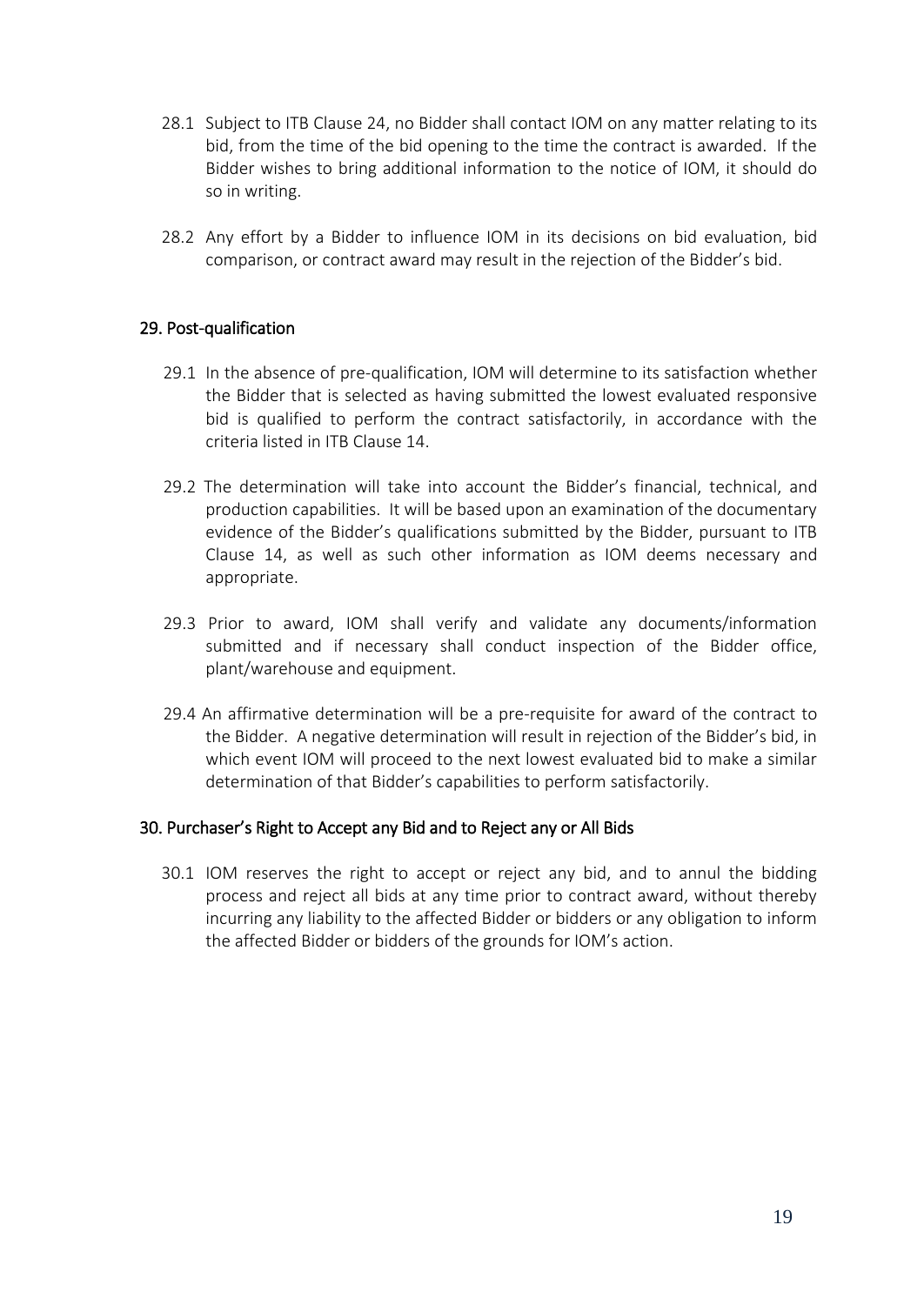## F. Award of Contract

## <span id="page-19-0"></span>31. Award Criteria

31.1 IOM will award the contract to the successful Bidder whose bid has been determined to be substantially responsive and has been determined to offer the best value for money taking, provided further that the Bidder is determined to be qualified to perform the contract satisfactorily.

## <span id="page-19-1"></span>32. Purchaser's Right to Vary Quantities at Time of Award

32.1 IOM reserves the right at the time of contract award to split or increase or decrease, by the percentage indicated 10% to 50%, the quantity of goods and services originally specified in the Schedule of Requirements without any change in unit price or other terms and conditions.

## <span id="page-19-2"></span>33. Notification of Award

- 33.1 Prior to the expiration of the period of bid validity, IOM will notify the successful Bidder in writing, that its bid has been accepted.
- 33.2 The notification of award will constitute the formation of the Contract.
- 33.3 Upon the successful Bidder's furnishing of the performance security pursuant to ITB Clause 35, IOM will promptly notify each unsuccessful Bidder and will discharge its bid security, pursuant to ITB Clause17.

## <span id="page-19-3"></span>34. Performance Security

- 34.1 Within five (5) working days of the receipt of notification of award from IOM, the successful Bidder shall furnish a performance security equivalent to 10% of the Contract Price in accordance with the Conditions of Contract, in the form provided in the bidding documents, or in another form acceptable to IOM.
- 34.2 Failure of the successful Bidder to comply with the requirement of ITB Clause 33 or ITB Clause 34.1 shall constitute sufficient grounds for the annulment of the award and forfeiture of the bid security, in which event IOM may make the award to the next lowest evaluated Bidder or call for new bids.

## <span id="page-19-4"></span>35. Signing of Contract

- 35.1 At the same time as IOM notifies the successful Bidder that its bid has been accepted, IOM will send the Bidder the Contract provided in the bidding documents, incorporating all agreements between the parties.
- 35.2 Within five (5) working days of receipt of the Contract, the successful Bidder shall sign and date the contract and return it to IOM.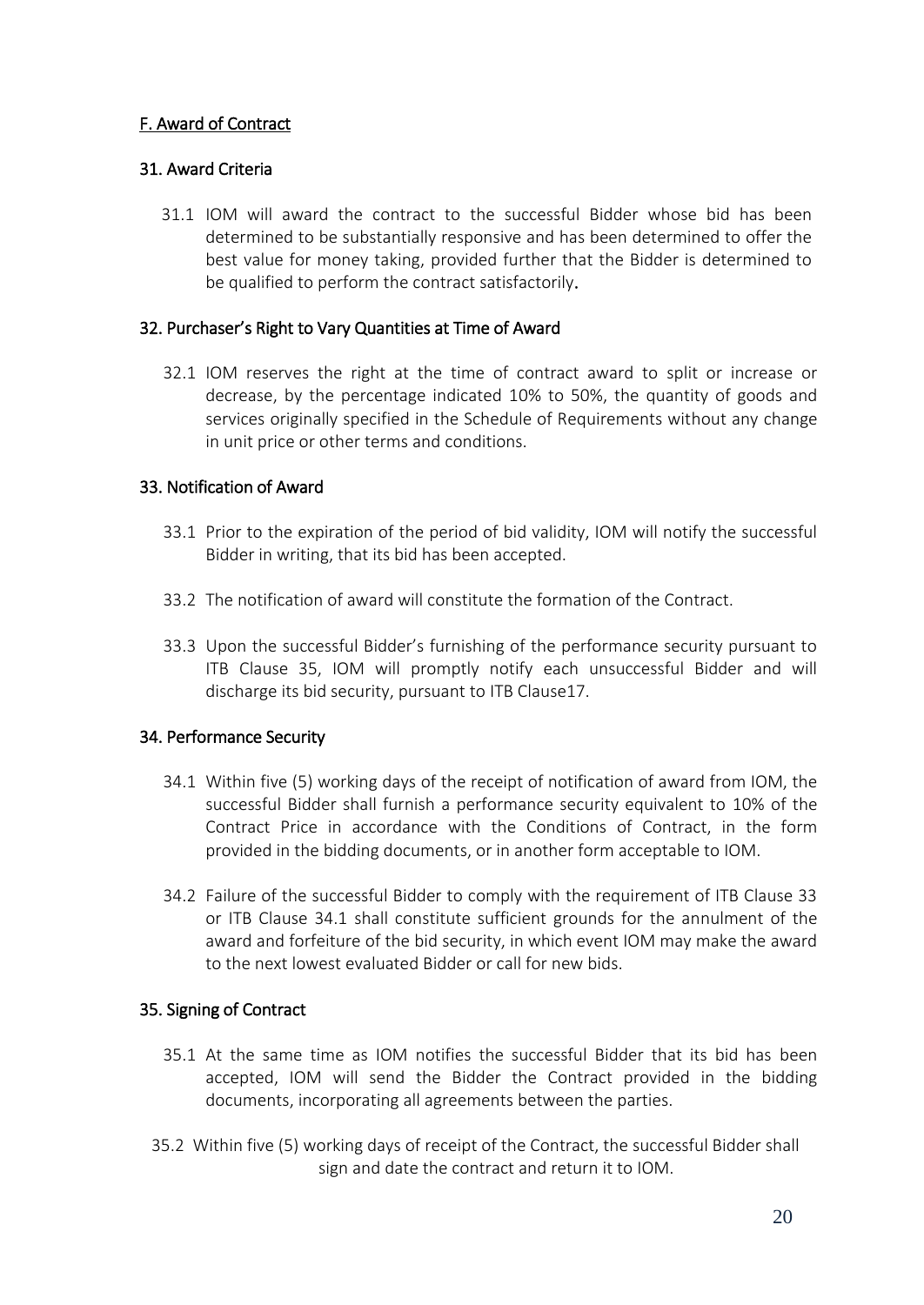<span id="page-20-0"></span>Section II. Schedule of Requirements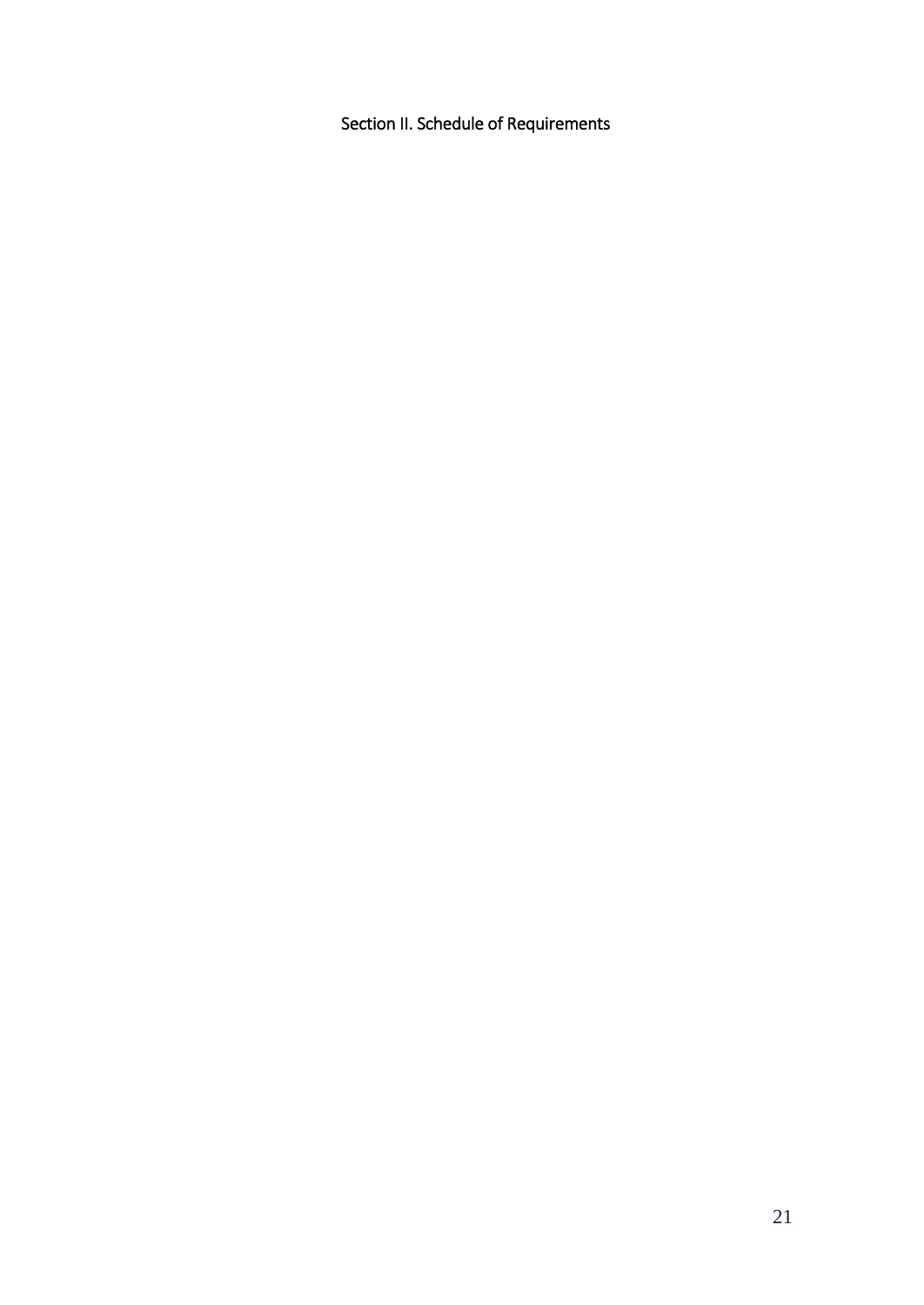## Schedule of Requirements

# PROJECT TITLE : Supply of 400 Repair Kits to IOM Warehouse, Maiduguri

| Item           | <b>Item</b>                                                          | Unit          | Quantity |
|----------------|----------------------------------------------------------------------|---------------|----------|
| <b>No</b>      |                                                                      |               |          |
| 1              | CGI Sheet (6 feet long -<br>0.35mm thick)                            | <b>Bundle</b> | 800      |
| $\mathbf{2}$   | <b>GI Plain sheet for ridge</b><br>cover (12 feet x 0.35mm<br>thick) | Pcs           | 800      |
| 3              | 2"x3"x12' Treated<br>Timber (3.3m length)                            | <b>Pcs</b>    | 10,000   |
| 4              | 2"x4"x12' Treated<br>Timber (3.3m length)                            | <b>Pcs</b>    | 10,000   |
| 5              | 4"x4"x12' Treated<br>Timber (3.3m length)                            | Pcs           | 1,600    |
| 6              | <b>Umbrella Nails for CGI</b><br>sheet (75x3.6mm)                    | <b>Pckt</b>   | 800      |
| $\overline{7}$ | Nails for timber 3 inch<br>(75x3.6mm)                                | Kg            | 1,600    |
| 8              | Nails for timber 4 inch<br>(98x3.6mm)                                | Kg            | 1,600    |
| 9              | Langa langa                                                          | Pcs           | 6,000    |
| 10             | <b>Cement</b>                                                        | <b>Bag</b>    | 1,600    |
| 11             | <b>Shovel</b>                                                        | Pcs           | 80       |
| 12             | Hand saw                                                             | Pcs           | 80       |
| 13             | <b>Claw hammer</b>                                                   | <b>Pcs</b>    | 80       |
| 14             | <b>Pliers</b>                                                        | <b>Pcs</b>    | 80       |
| 15             | <b>PVC Pail</b>                                                      | Pcs           | 400      |

| Name of Bidder: |  |
|-----------------|--|
| Signature:      |  |
| Date            |  |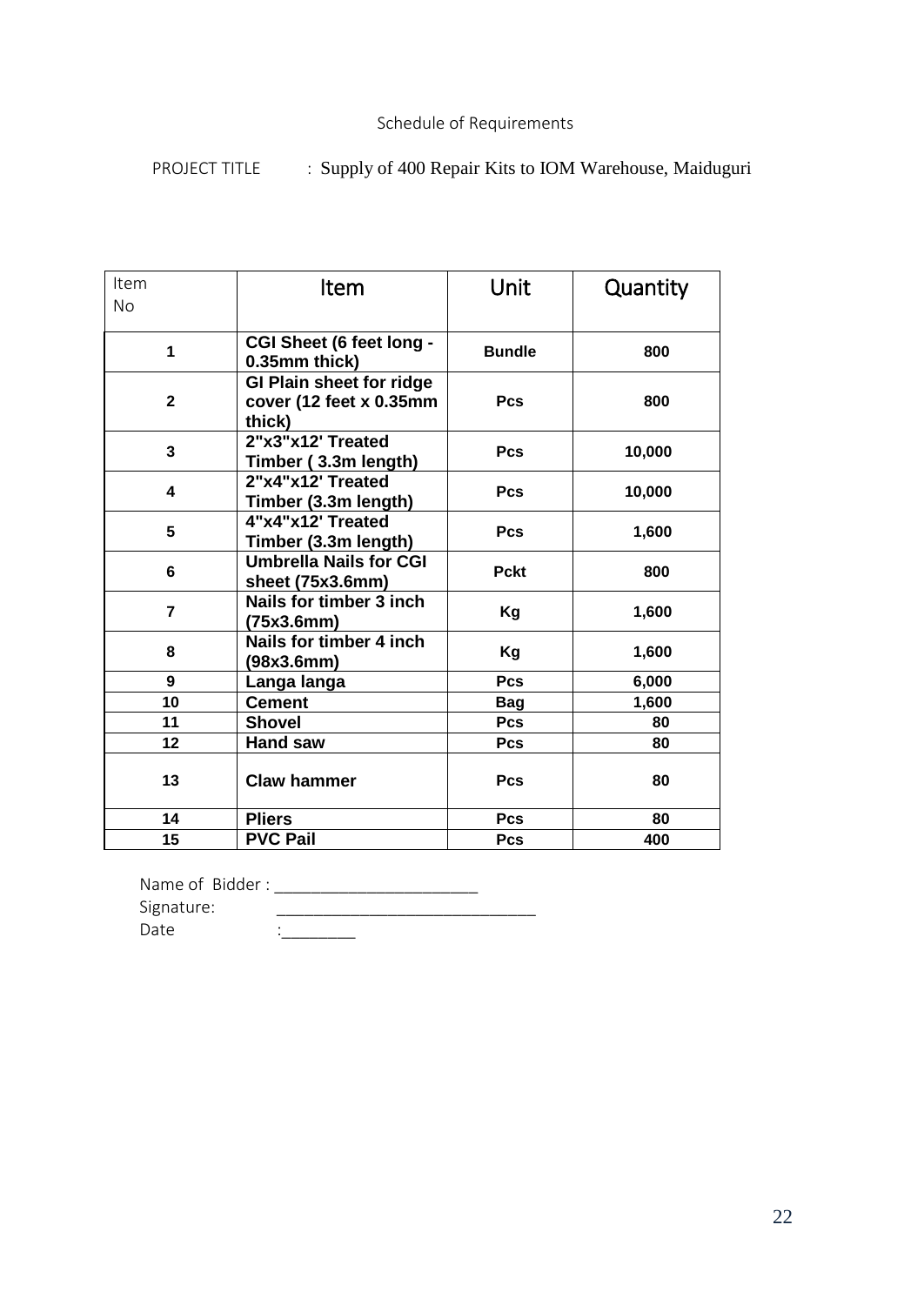| IOM office-specific Ref. No.:      |  |
|------------------------------------|--|
| IOM Project Code:                  |  |
| LEG Approval Code / Checklist Code |  |

### AGREEMENT FOR THE SUPPLY AND DELIVERY OF GOODS Between The International Organization for Migration And [Name of the Other Party]

This Agreement for the Supply and Delivery of Goods (the "Agreement") is entered into by the International Organization for Migration ("IOM") of [insert address] represented by [insert Name, Title of Chief of Mission], hereinafter referred to as "IOM," and [Name of the Supplier] of [insert address], represented by [insert Name, Title of the representative of the Supplier], hereinafter referred to as the the "Supplier" on [insert date]. IOM and the Supplier are also hereinafter referred to individually as a "Party" and collectively as the "Parties."

### 1. Introduction and Integral Documents

The Supplier agrees to provide IOM with [insert description of goods] in accordance with the terms and conditions of this Agreement and its Annexes, if any.

The following documents form an integral part of this Agreement: [*add or delete as required*]

- a) Annex A Bid/Quotation Form;
- b) **Annex B** Price Schedule;
- c) Annex C Delivery Schedule and Technical Specifications;
- d) Annex D Accepted Notice of Award (NOA); and
- e) Annex E Performance Security.

### 2. Goods/Services Supplied

2.1. The Supplier agrees to supply the Goods to IOM in strict accordance with the specifications, and at the price stated for each item outlined below:

| No. | Description | Project budget<br>line/<br><b>WBS</b> | Qty | Unit | <b>Unit Price</b> | Total |
|-----|-------------|---------------------------------------|-----|------|-------------------|-------|
|     |             |                                       |     |      |                   |       |
|     |             |                                       |     |      |                   |       |
|     |             |                                       |     |      |                   |       |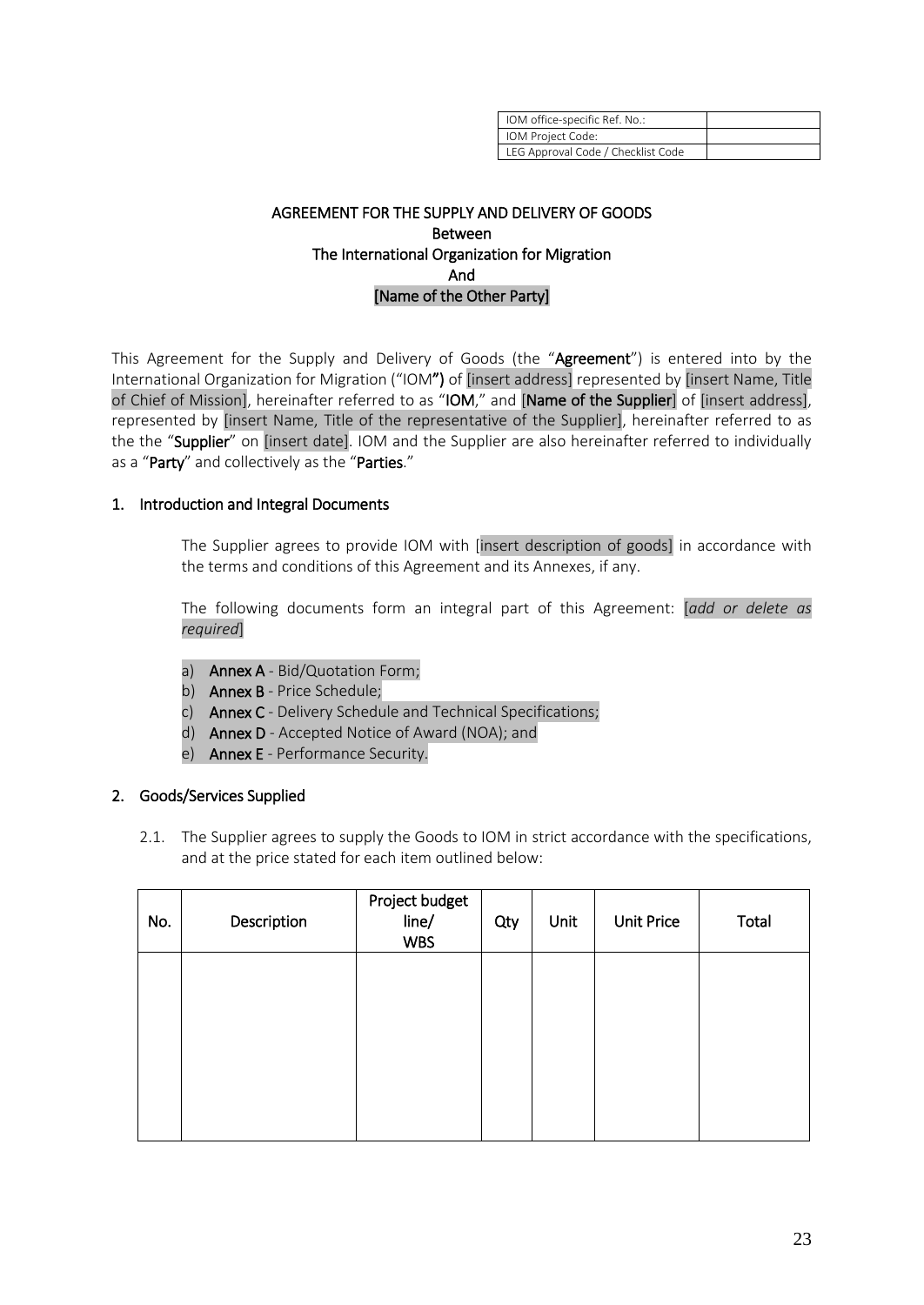- 2.2 The Supplier agrees to supply the following incidental services (the "Incidental Services"): [*add or delete as required*]
	- (a) Performance or supervision of on-site assembly and/or start-up of the supplied Goods;
	- (b) Furnishing of tools required for assembly and/or maintenance of the supplied Goods;
	- (c) Furnishing of a detailed operations and maintenance manual for each appropriate unit of the supplied Goods;
	- (d) Performance, supervision, maintenance and/or repair of the supplied Goods, for a period of time agreed by the Parties, provided that this service shall not relieve the Supplier of any warranty obligations under this Contract; and
	- (e) Training of IOM's personnel, at the Supplier's plant and/or on-site, in assembly, start-up, operation, maintenance, and/or repair of the supplied Goods.

### 3. Charges and Payment

- 3.1 The total price for the supply and delivery of the Goods and any Incidental Services under this Agreement is [currency code] [amount in figures] ([amount in words, including currency]) (the "Price").
- 3.2 The Supplier shall invoice IOM [upon delivery of all Goods / upon each delivery] in accordance with this Agreement and payment shall become due 30 (thirty) calendar days after acceptance by IOM of the Goods.
- 3.3 The invoice will be accompanied by the following documents: air way bill number, shipping invoice, packing list, certificate of origin [*add or delete as required*]
- 3.4 Payments shall be made in [currency] (currency code) by bank transfer to the following bank account of the Supplier:

### [bank account details]

- 3.5 The Price specified in Article 3.1 is the total charge to IOM. The Supplier shall be responsible for the payment of all taxes, duties, levies and charges assessed on it in connection with this Agreement.
- 3.6 IOM shall be entitled, without derogating from any other right it may have, to defer payment of part or all of the Price until the Supplier has completed, to the satisfaction of IOM, the delivery of the Goods and the Incidental Services to which those payments relate.

### 4. Delivery

- 4.1 The Goods shall be delivered to: [insert place of delivery] on [insert delivery date] by [insert method of delivery or refer to Delivery Schedule annexed]. The cost of delivery is deemed included in the Price specified in Article 3.1 of this Agreement. The Incidental Services as described in Article 2.2 shall be performed at the place of delivery and completed by the same delivery date, unless otherwise stated in Article 2.2 of this Agreement.
- 4.2 In the event of breach of this clause IOM reserves the right to: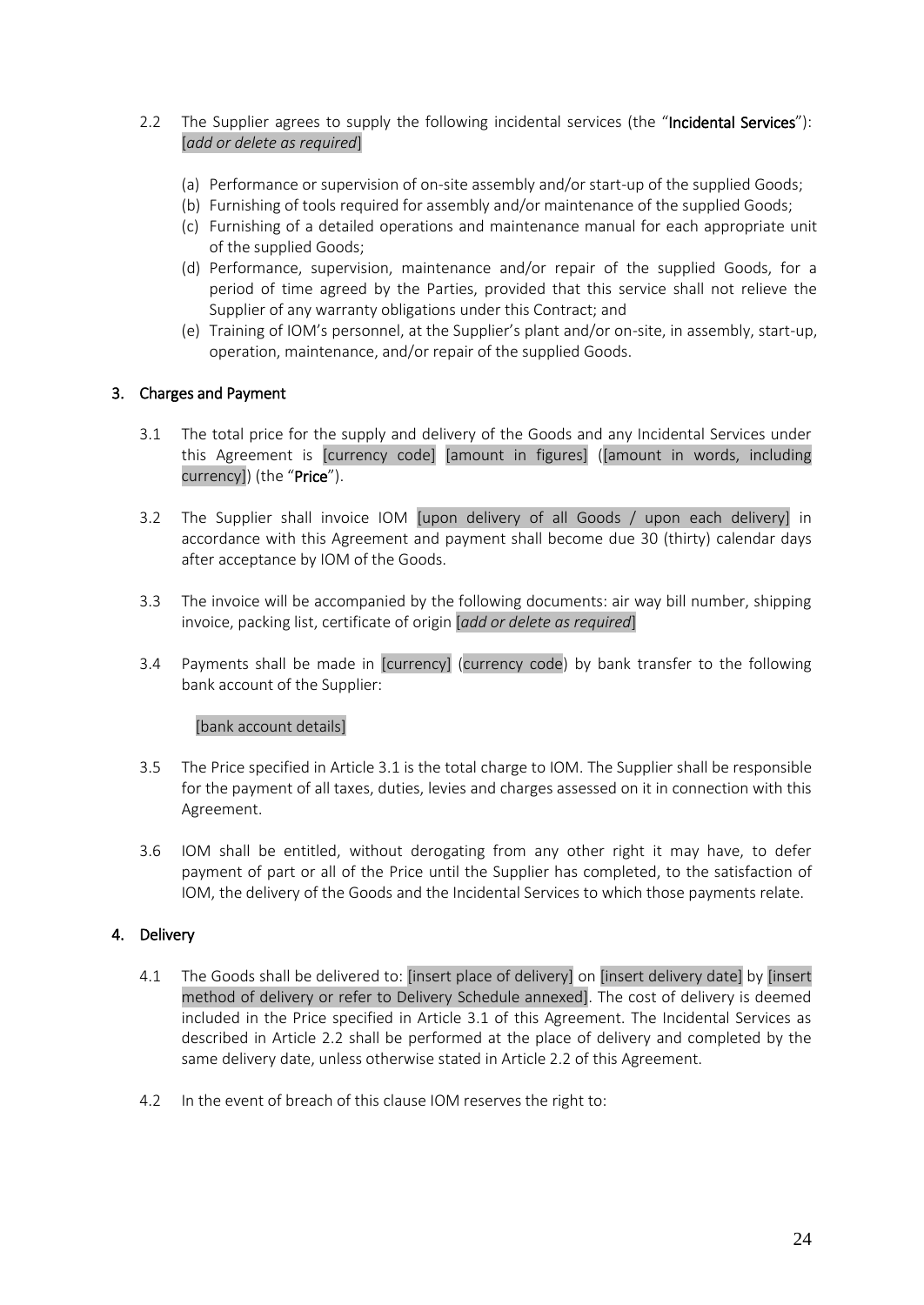- (a) Terminate this Agreement without liability by giving immediate notice, and to charge the Supplier any loss incurred as a result of the Supplier's failure to make the delivery within the time specified; or
- (b) Charge a penalty of 0.1% (one-tenth of one percent) of the Price for every day of delay or breach of the delivery schedule by the Supplier.

### 5. Performance Security (applicable for contracts over USD250,000)

- 5.1 The Supplier shall furnish IOM with a performance security (the "Performance" Security") in an amount equivalent to [*10* (ten)] per cent of the Price, to be issued by a reputable bank or company, and in the format acceptable to IOM.
- 5.2 The Performance Security shall serve as the guarantee for the Supplier's faithful performance and compliance with the terms and conditions of this Agreement. The amount of the Performance Security shall not be construed as the limit of the Supplier's liability to IOM, in the event of breach of this Agreement by the Supplier. The Performance Security shall be effective until [insert a date 30 days from the completion of Supplier's obligations] following which it will be discharged by IOM.

### 6. Inspection and Acceptance

- 6.1 Where any annexed Technical Specifications state what inspections and tests are required and where they will be carried out, those terms will prevail in the event of any inconsistency with the provisions in this clause.
- 6.2 IOM or its representative shall have the right to inspect and/or test the Goods at no extra cost to IOM at the premises of the Supplier, at the point of delivery or at the final destination. The Supplier shall facilitate such inspections and provide required assistance.
- 6.3 IOM shall have 30 (thirty) calendar days after proper receipt of the Goods purchased to inspect them and either accept or reject them as non-conforming with this Agreement. Based on an inspection of a valid sample, IOM may reject the entire delivery. IOM may also charge the cost of inspecting rejected Goods to the Supplier. All rejected Goods will be returned to the Supplier, transportation charges collect, or held by IOM for disposition at Supplier's risk and expense. IOM's right to reject the Goods shall not be limited or waived by the Goods having been previously inspected or tested by IOM prior to delivery.
- 6.4 The Supplier agrees that IOM's payment under this Agreement shall not be deemed acceptance of any Goods delivered hereunder.
- 6.5 The Supplier agrees that any acceptance by IOM does not release the Supplier from any warranty or other obligations under this Agreement.
- 6.6 Title to the Goods shall pass to IOM when they are delivered and accepted by IOM. Risk of loss, injury, or destruction of the Goods shall be borne by the Supplier until title passes to IOM.

### 7. Adjustments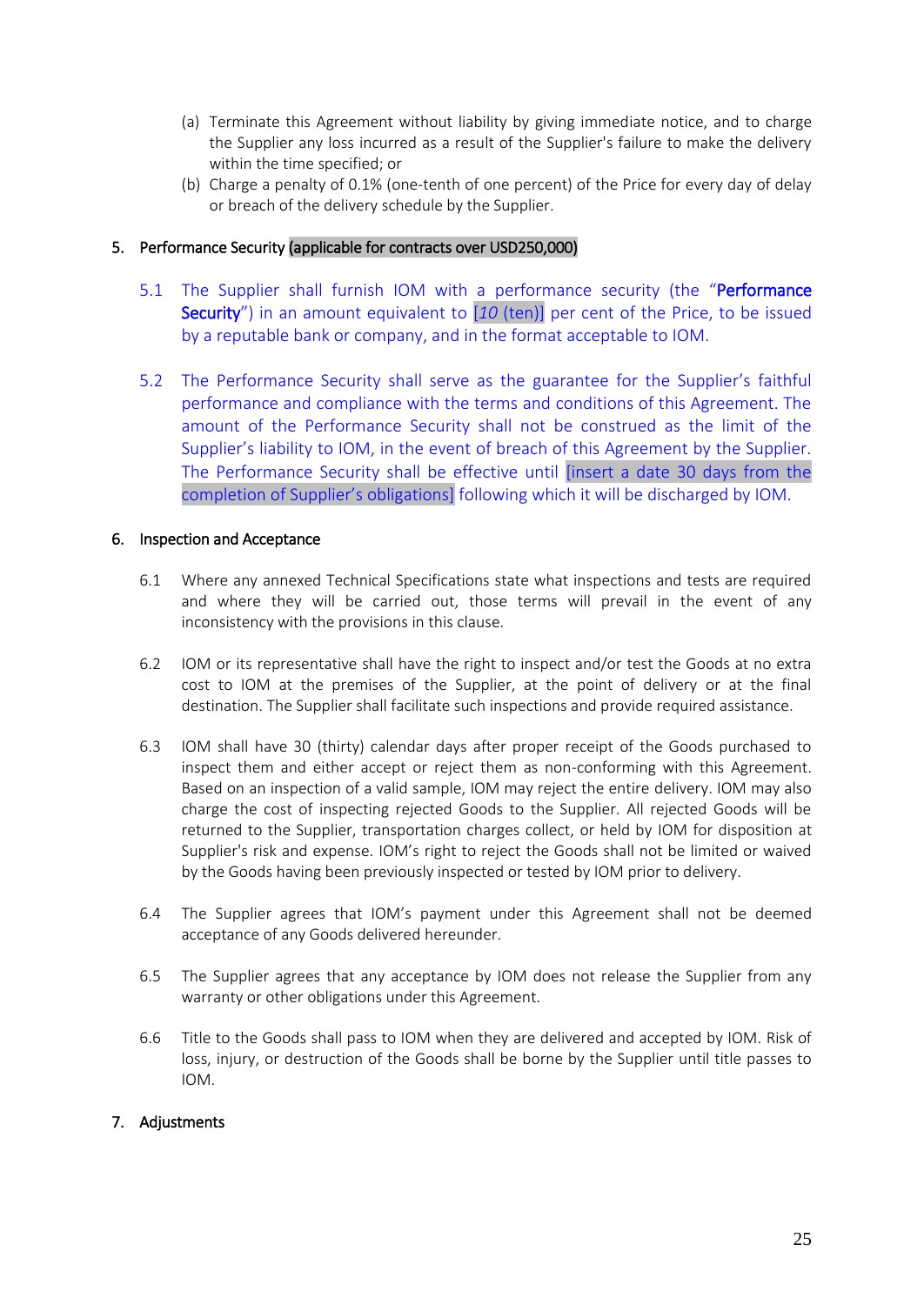- 7.1 IOM reserves the right to change at any time the quantities, packaging, unit size, place, method and/or time of delivery or the Incidental Services to be provided. Where the Goods are being specifically produced for IOM, IOM may also make changes to the drawings, designs or specifications.
- 7.2 The Supplier agrees to proceed with this Agreement in accordance with any such change(s) and to submit a claim request for an equitable adjustment in the Price or delivery terms caused by such change(s).
- 7.3 IOM may deem any claim by the Supplier for equitable adjustments under this clause waived unless asserted in writing within 10 (ten) days from the date of receipt by the Supplier of IOM's change(s).
- 7.4 No change in, modification of, or revision to this Agreement shall be valid unless made in writing and signed by an authorized representative of IOM.

### 8. Packaging

- 8.1 The Supplier must provide proper and adequate packaging in accordance with best commercial practice, to ensure that the Goods being delivered to IOM will be free of damage. Packaging must be adequate to allow for rough handling during transit, exposure to extreme temperatures, salt and precipitation during transit and open storage, with consideration for the type of Goods and transportation mode. IOM reserves the right to reject any delivery that is deemed not to have been packaged adequately.
- 8.2 Packing, marking and documentation shall comply with any requirements or instructions notified by IOM.

### 9. Warranties

- 9.1 The Supplier warrants that all Goods supplied under this Contract shall have no defect, arising from design, materials, or workmanship or from any act or omission of the Supplier that may develop under normal use of the supplied Goods in the conditions prevailing in the country of final destination. This warranty shall remain valid for 12 (twelve) months after the Goods have been delivered to and accepted at the final destination indicated in the Contract.
- 9.2 The Supplier warrants that all Goods supplied under this Contract are new, unused, of the most recent or current models and that they incorporate all recent improvements in design and materials unless provided otherwise in this Contract. All Goods/Services delivered under this Contract will conform to the specifications, drawings, samples, or other descriptions furnished or specified by IOM.
- 9.3 IOM shall promptly notify the Supplier in writing of any claims arising under this warranty.
- 9.4 Upon receipt of such notice, the Supplier shall, within the time period specified in the notice, repair or replace the defective Goods or parts thereof, without cost to IOM.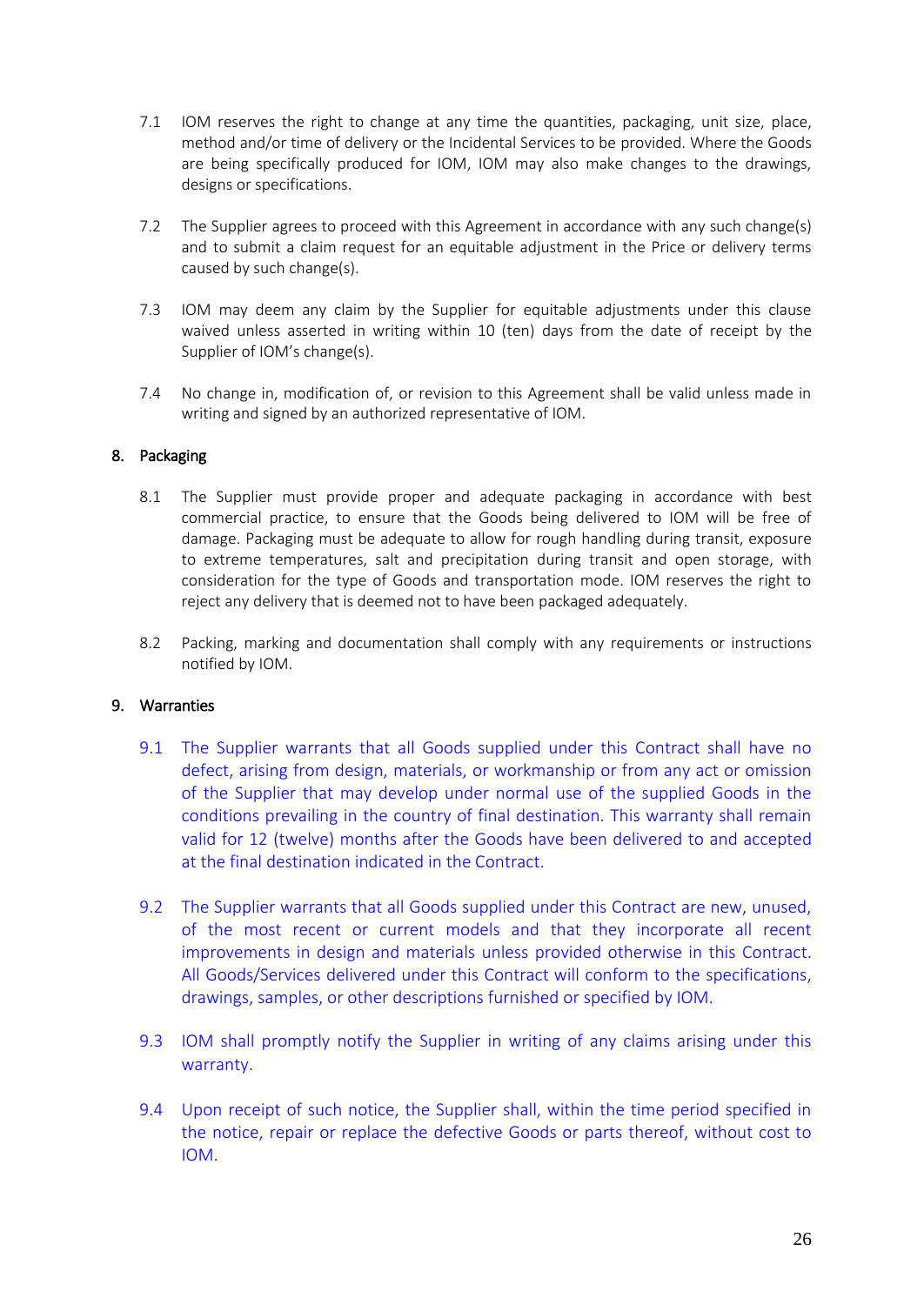- 9.5 IOM's continued use of such Goods after notifying the Supplier of their defect or failure to conform or breach of warranty will not be considered a waiver of the Supplier's warranty.
- 9.6 The Supplier further represents and warrants that:
	- (a) It has full title to the Goods, is fully qualified to sell the Goods to IOM, and is a company financially sound and duly licensed, with adequate human resources, equipment, competence, expertise and skills necessary to carry out fully and satisfactorily, within the stipulated completion period, the delivery of the Goods in accordance with this Agreement;
	- (b) It shall comply with all applicable laws, ordinances, rules and regulations when performing its obligations under this Agreement;
	- (c) In all circumstances it shall act in the best interests of IOM;
	- (d) No official, employee or agent of IOM or any third party has received from, will be offered by, or will receive from the Supplier any direct or indirect benefit arising from this Agreement or award thereof;
	- (e) It has not misrepresented or concealed any material facts in the procuring of this Agreement;
	- (f) The Supplier, its staff or shareholders have not previously been declared by IOM ineligible to be awarded contracts by IOM;
	- (g) It shall abide by the highest ethical standards in the performance of this Agreement, which includes not engaging in any discriminatory or exploitative practice or practice inconsistent with the rights set forth in the Convention on the Rights of the Child;
	- (h) The prices for the Goods under this Agreement do not exceed those offered for similar goods to Supplier's other customers;
	- (i) The Price specified in Article 3.1 of this Agreement shall constitute the sole remuneration of the Supplier in connection with this Agreement. The Supplier shall not accept for its own benefit any trade commission, discount or similar payment in connection with activities pursuant to this Agreement or the discharge of its obligations hereunder. The Supplier shall ensure that any subcontractors, as well as the officers, employees, and agents of either of them, similarly, shall not receive any additional remuneration.

## 9.7 The Supplier further warrants that it shall:

- (a) Take all appropriate measures to prohibit and prevent actual, attempted and threatened sexual exploitation and abuse (SEA) by its employees or any other persons engaged and controlled by it to perform activities under this Agreement ( "other personnel"). For the purpose of this Agreement, SEA shall include:
	- 1. Exchanging any money, goods, services, preferential treatment, job opportunities or other advantages for sexual favours or activities, including humiliating or degrading treatment of a sexual nature; abusing a position of vulnerability, differential power or trust for sexual purposes, and physical intrusion of a sexual nature whether by force or under unequal or coercive conditions.
	- 2. Engaging in sexual activity with a person under the age of 18 ("child"), except if the child is legally married to the concerned employee or other personnel and is over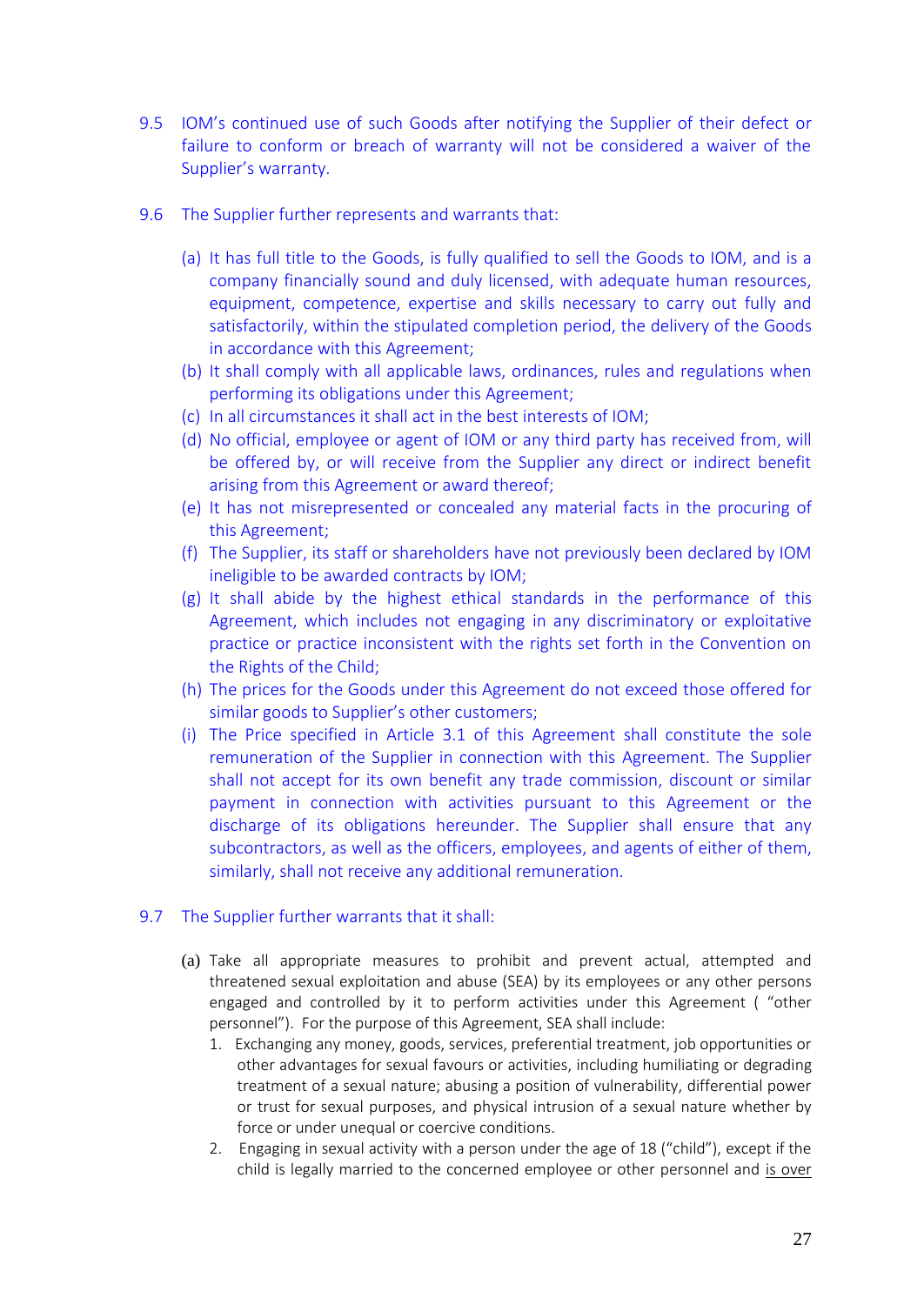the age of majority or consent both in the child's country of citizenship and in the country of citizenship of the concerned employee or other personnel.

- (b) Strongly discourage its employees or other personnel having sexual relationships with IOM beneficiaries.
- (c) Report timely to IOM any allegations or suspicions of SEA, and investigate and take appropriate corrective measures, including imposing disciplinary measures on the person who has committed SEA.
- (d) Ensure that the SEA provisions are included in all subcontracts.
- (e) Adhere to above commitments at all times. Failure to comply with (a)-(d) shall constitute grounds for immediate termination of this Agreement.
- 9.8 The above warranties survive the expiration or termination of this Agreement.

#### 10. Assignment and Subcontracting

- 10.1 The Supplier shall not assign or subcontract the Agreement or any work under this Agreement in part or all, unless agreed upon in writing in advance by IOM. Any subcontract entered into by the Supplier without approval in writing by IOM may be cause for termination of the Agreement.
- 10.2 In certain exceptional circumstances by prior written approval of IOM, specific jobs and portions of the Agreement may be assigned to a subcontractor. Notwithstanding the said written approval, the Supplier shall not be relieved of any liability or obligation under this Agreement nor shall it create any contractual relation between the subcontractor and IOM. The Supplier remains bound and liable there under and it shall be directly responsible to IOM for any faulty performance under the subcontract. The subcontractor shall have no cause of action against IOM for any breach of the subcontract.

### 11. Force Majeure

Neither Party will be liable for any delay in performing or failure to perform any of its obligations under this Agreement if such delay or failure is caused by force majeure, such as civil disorder, military action, natural disaster and other circumstances which are beyond the control of the Party in question. In such event, the Party will give immediate notice in writing to the other Party of the existence of such cause or event and of the likelihood of delay.

#### 12. Independent Contractor

The Supplier shall provide the Goods under this Contract as an independent contractor and not as an employee, partner, or agent of IOM.

#### 13. Audit

The Supplier agrees to maintain financial records, supporting documents, statistical records and all other records in accordance with generally accepted accounting principles to sufficiently substantiate all direct and indirect costs of whatever nature involving transactions related to the supply and delivery of Goods and the Incidental Services under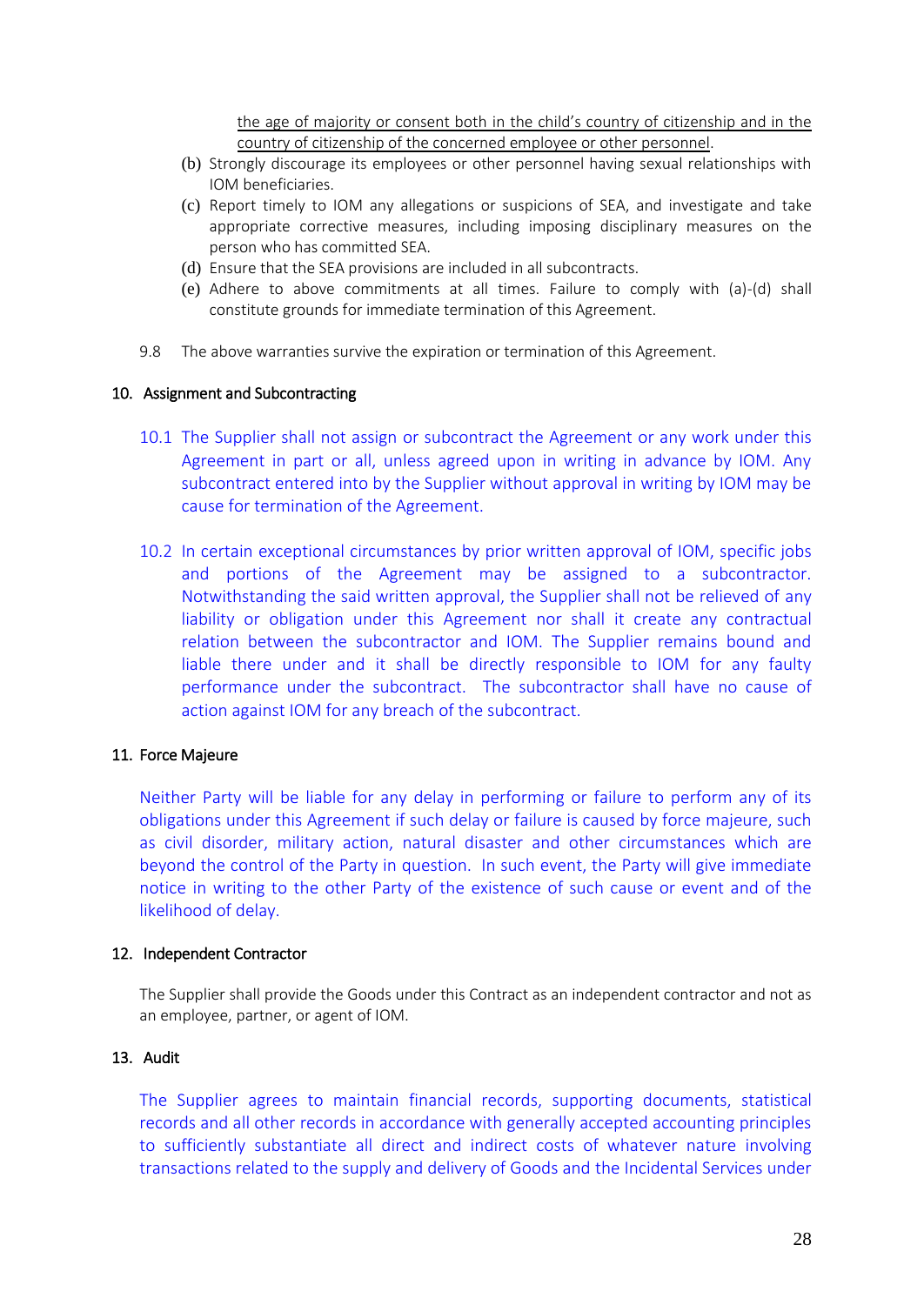this Agreement. The Supplier shall make all such records available to IOM or its designated representative at all reasonable times until the expiration of 7 (seven) years from the date of final payment, for inspection, audit, or reproduction. On request, employees of the Supplier shall be available for interview.

### 14. Confidentiality

All information which comes into the Supplier's possession or knowledge in connection with this Agreement is to be treated as strictly confidential. The Supplier should not communicate such information to any third party without the prior written approval of IOM. The Supplier shall comply with IOM Data Protection Principles in the event that it collects, receives, uses, transfers or stores any personal data in the performance of this Agreement. These obligations shall survive the expiration or termination of this Agreement.

### 15. Notices

Any notice given pursuant to this Agreement will be sufficiently given if it is in writing and received by the other Party at the following address:

### International Organization for Migration (IOM)

Attn: [Name of IOM contact person] [IOM's address] [IOM's email address]

### [Full name of the Supplier]

Attn: [Name of the Supplier's contact person] [Supplier's address] [Supplier's email address]

### 16. Dispute Resolution

- 16.1. Any dispute, controversy or claim arising out of or in relation to this Agreement, or the breach, termination or invalidity thereof, shall be settled amicably by negotiation between the Parties.
- 16.2. In the event that the dispute, controversy or claim has not been resolved by negotiation within 3 (three) months of receipt of the notice from one party of the existence of such dispute, controversy or claim, either Party may request that the dispute, controversy or claim is resolved by conciliation by one conciliator in accordance with the UNCITRAL Conciliation Rules of 1980. Article 16 of the UNCITRAL Conciliation Rules does not apply.
- 16.3. In the event that such conciliation is unsuccessful, either Party may submit the dispute, controversy or claim to arbitration no later than 3 (three) months following the date of termination of conciliation proceedings as per Article 15 of the UNCITRAL Conciliation Rules. The arbitration will be carried out in accordance with the 2010 UNCITRAL arbitration rules as adopted in 2013. The number of arbitrators shall be one and the language of arbitral proceedings shall be English, unless otherwise agreed by the Parties in writing. The arbitral tribunal shall have no authority to award punitive damages. The arbitral award will be final and binding.
- 16.4. The present Agreement as well as the arbitration agreement above shall be governed by internationally accepted general principles of law and by the terms of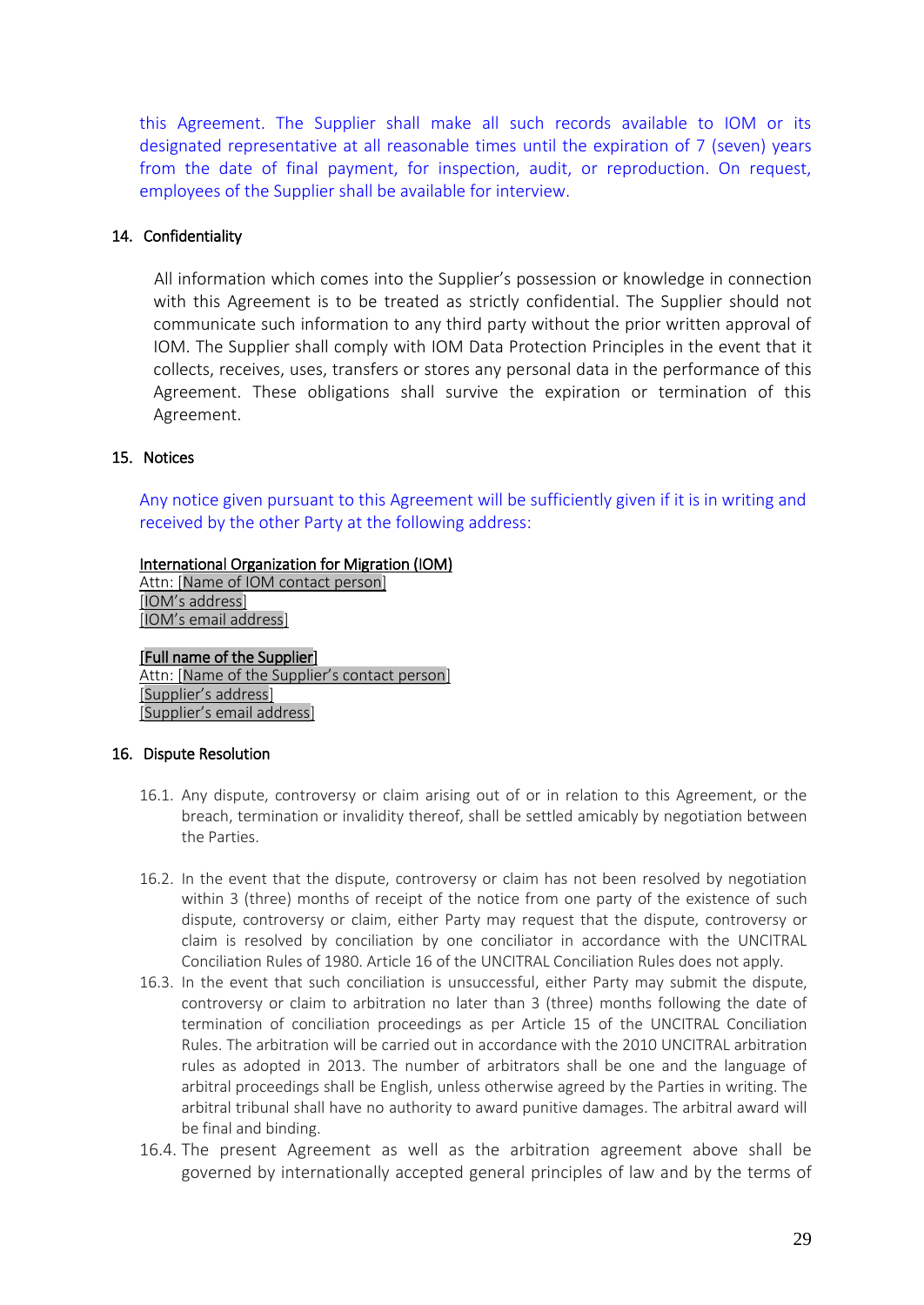the present Agreement, to the exclusion of any single national system of law that would defer the Agreement to the laws of any given jurisdiction. Internationally accepted general principles of law shall be deemed to include the UNIDROIT Principles of International Commercial Contracts. Dispute resolution shall be pursued confidentially by both Parties. This Article survives the expiration or termination of the present Agreement.

### 17. Use of IOM's Name

The official logo and name of IOM may only be used by the Supplier in connection with this Agreement and with the prior written approval of IOM.

### 18. Status of IOM

Nothing in this Agreement affects the privileges and immunities enjoyed by IOM as an intergovernmental organization.

### 19. Indemnification and Insurance

- 19.1 The Supplier shall at all times defend, indemnify, and hold harmless IOM, its officers, employees, and agents from and against all losses, costs, damages and expenses (including legal fees and costs), claims, suits, proceedings, demands and liabilities of any kind or nature to the extent arising out of or resulting from acts or omissions of the Supplier or its employees, officers, agents or subcontractors, in the performance of this Agreement. IOM shall promptly notify the Supplier of any written claim, loss, or demand for which the Supplier is responsible under this clause.
- 19.2 This indemnity shall survive the expiration or termination of this Agreement.
- 19.3 The Goods supplied under this Agreement shall be fully insured in a freely convertible currency against loss or damage resulting from or related to manufacture or acquisition, transportation, storage, and delivery. Further insurance requirements may be specified in the Technical Specifications.

### 20. Waiver

Failure by either Party to insist in any one or more instances on a strict performance of any of the provisions of this Agreement shall not constitute a waiver or relinquishment of the right to enforce the provisions of this Agreement in future instances, but this right shall continue and remain in full force and effect.

### 21. Termination and Re-procurement

- 21.1 IOM may terminate this Agreement, in whole or in part, at any time with written notice to the Supplier. Any monies paid in advance by IOM shall be refunded on or before the date of termination.
- 21.2 If IOM terminates this Agreement in whole or in part for default on the part of the Supplier, it may acquire elsewhere goods similar to those terminated and the Supplier shall be liable for any excess costs to IOM for the re-procurement of those goods as well as the removal of any or all of the Supplier's product or equipment from IOM's premises or other places of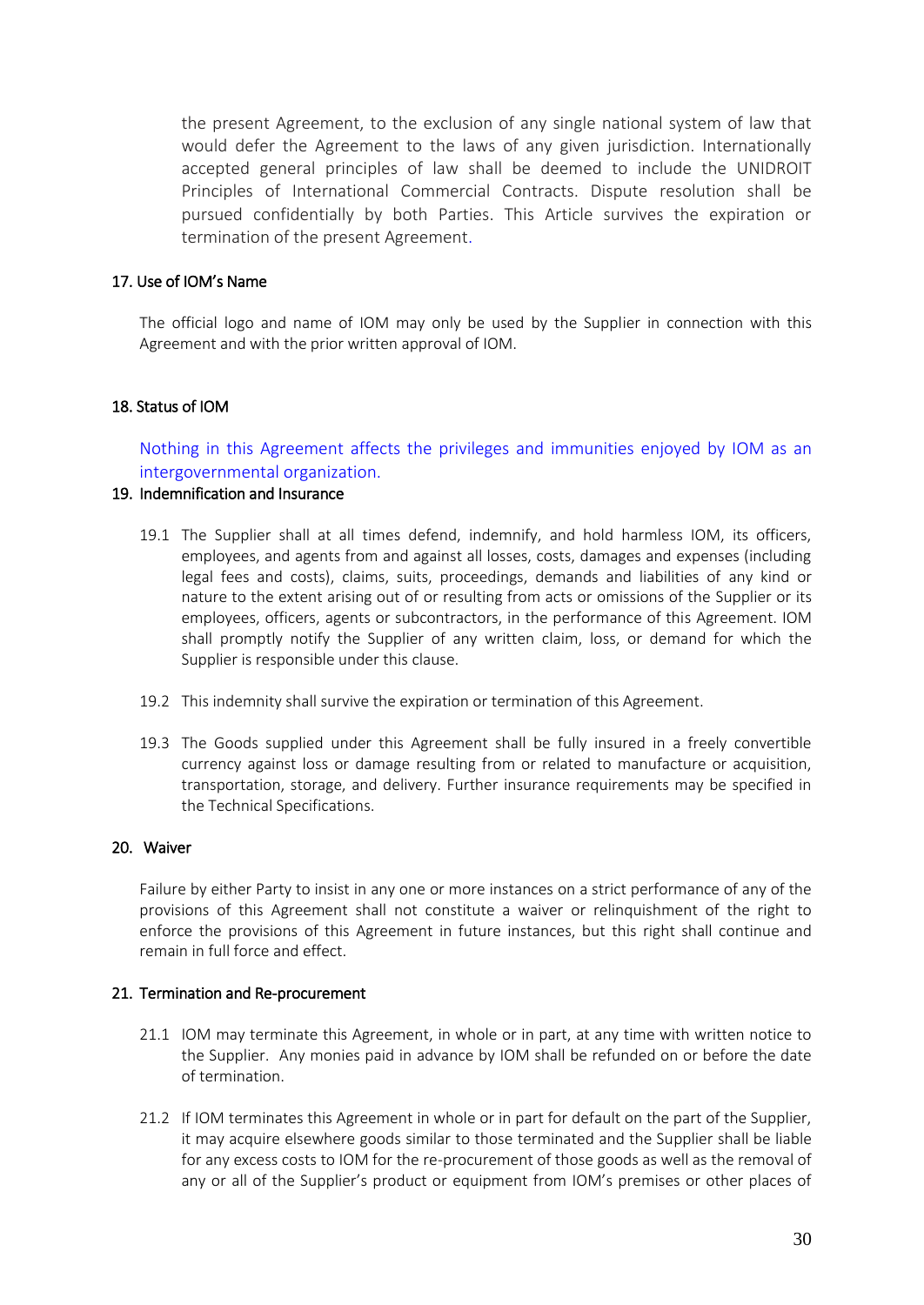delivery. The Supplier shall not be liable for any excess costs if the failure to perform under this Agreement arises from causes beyond its control and without fault or negligence of the Supplier.

21.3 Upon any such termination, the Supplier shall waive any claims for damages including loss of anticipated profits on account thereof.

### 22. Severability

If any part of this Agreement is found to be invalid or unenforceable, that part will be severed from this Agreement and the remainder of the Agreement shall remain in full force.

### 23. Entirety

This Agreement and any Annexes embody the entire agreement between the Parties and supersede all prior agreements and understandings, if any, relating to the subject matter of this Agreement.

### 24. Special Provisions (Optional)

Due to the requirements of the Donor financing the Project, the Implementing Partner shall agree and accept the following provisions:

[Insert all donor requirements which must be flown down to IOM's implementing partners and subcontractors. In case of any doubt, please contact LEGContracts@iom.int]

### 25. Final Clauses

- 25.1 This Agreement will enter into force upon signature by both Parties and shall remain in force until completion of all obligations of the Parties under this Agreement.
- 25.2 Amendments to this Agreement may be made by mutual agreement in writing between the Parties.

Signed in duplicate in English, on the dates and at the places indicated below.

*For and on behalf of* The International Organization for Migration

*For and on behalf of* [Full name of the Supplier]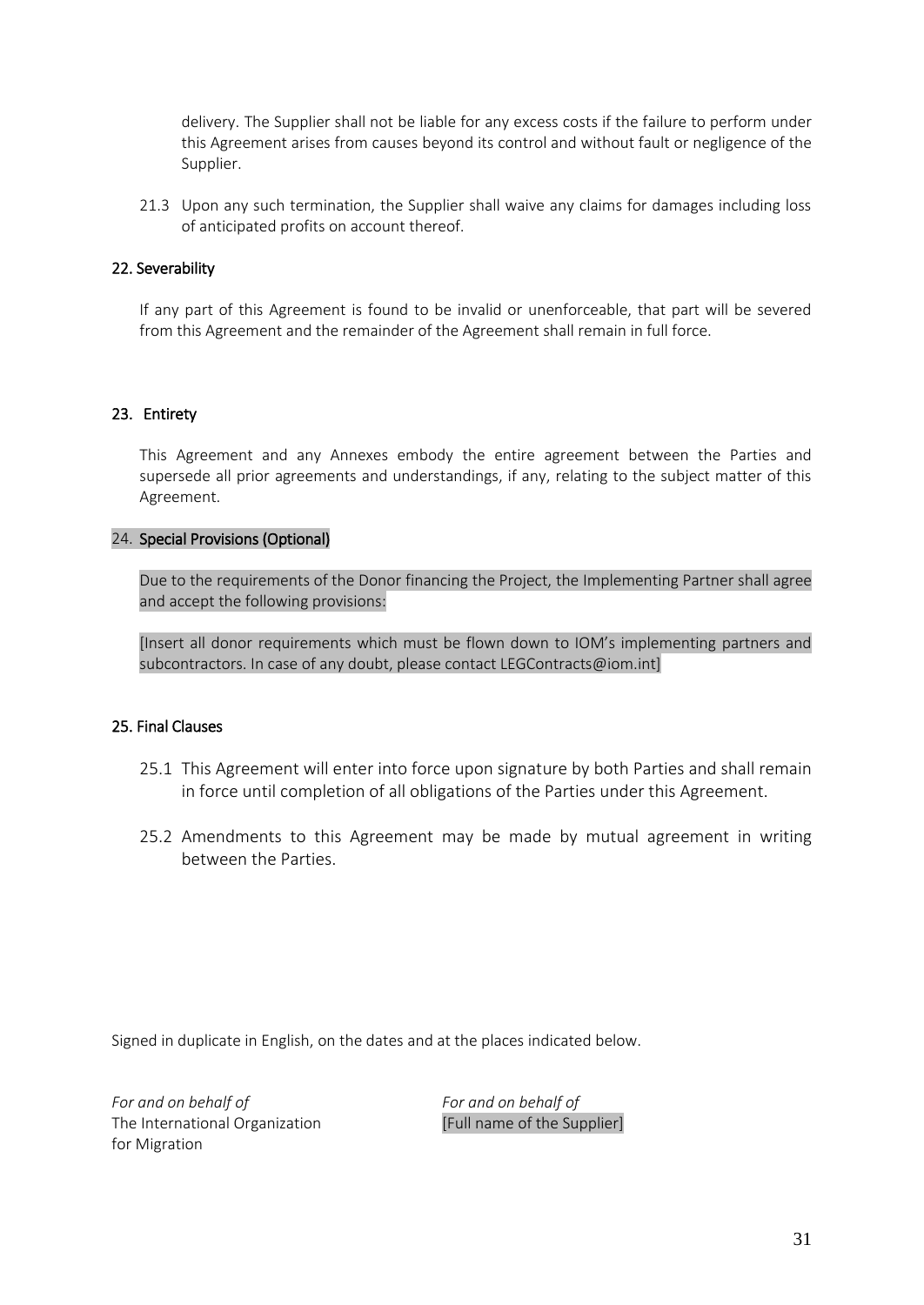\_\_\_\_\_\_\_\_\_\_\_\_\_\_\_\_\_\_\_\_\_\_\_\_\_

Signature Signature Signature

Name Position Date Place

\_\_\_\_\_\_\_\_\_\_\_\_\_\_\_\_\_\_\_\_\_\_\_\_\_\_\_\_ Name Position Date Place

<span id="page-31-0"></span>Section V. Sample Forms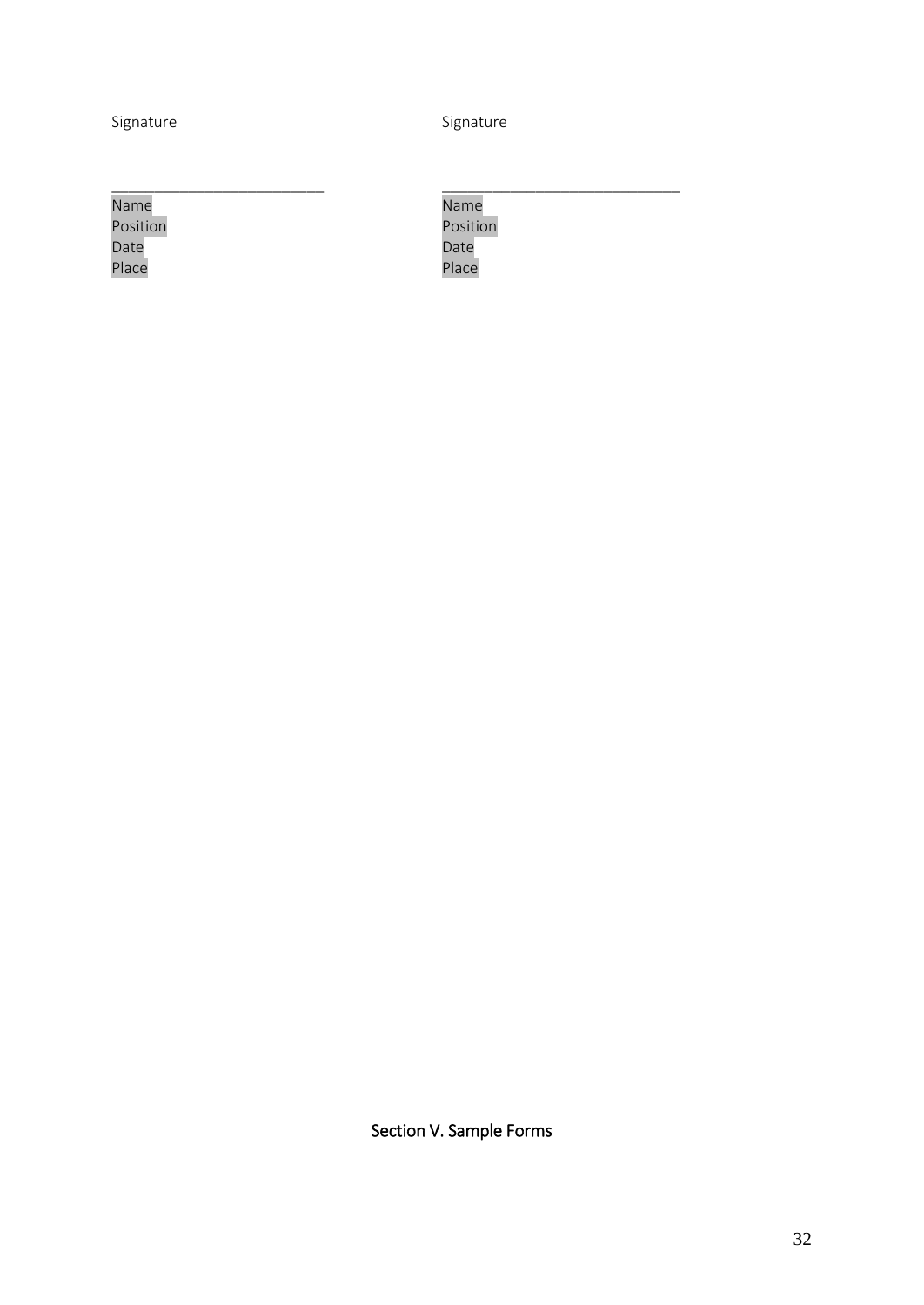Form-1

### BID FORM

Date :

### To: The Chairperson

Sub-Office at No. 4, Gombole, Giwa Barrack Road Opp. Capital Primary School, Maiduguri, Borno State, Nigeria.

We, the undersigned, declare that;

Having examined the Bidding Document for the *ITB No. ITB-NG30-19-00* issued on 19th July 2018, the receipt of which is hereby duly acknowledge, I, representing Supply of 400 Repair Kits to IOM Warehouse, Maidugurioffer to complete the Supply and Deliver the GOODS in conformity with the Bidding Document for the total fixed lump sum price of USD. ……………………./ …….. ( …………………………………………………………… …………………………………………………………………………...(United States Dollar) or NGN (Naira)

I undertake, if my Bid is accepted, to deliver and supply the Goods in accordance with the Price Schedule and Goods specifications set out in the Bidding Document.

If my Bid is accepted, I will obtain the guarantee of a bank in a sum equivalent to 10% of the total amount of the Contract Price for the due performance of the Contract, in the form prescribed by IOM .

I agree to abide by this Bid for the Bid Validity Period specified in the Bidding Document which may be accepted at any time before the expiration of that period.

Until a formal contract is prepared and executed, the Bid, together with your written acceptance thereof and the Notice of Award, shall constitute a binding agreement between us.

I hereby certify that the Bid complies with the requirements stipulated in the Bidding Document.

Dated this \_\_\_\_\_\_\_\_\_\_\_\_\_\_day of\_\_\_\_\_\_\_\_\_\_\_\_\_\_\_\_\_\_20\_\_\_.

*[signature over printed name] [in the capacity of]*

Duly authorized to sign Bid for and on behalf of [*name of companY*

\_\_\_\_\_\_\_\_\_\_\_\_\_\_\_\_\_\_\_\_\_\_\_\_ \_\_\_\_\_\_\_\_\_\_\_\_\_\_\_\_\_\_\_\_\_\_\_\_\_\_\_\_\_\_\_\_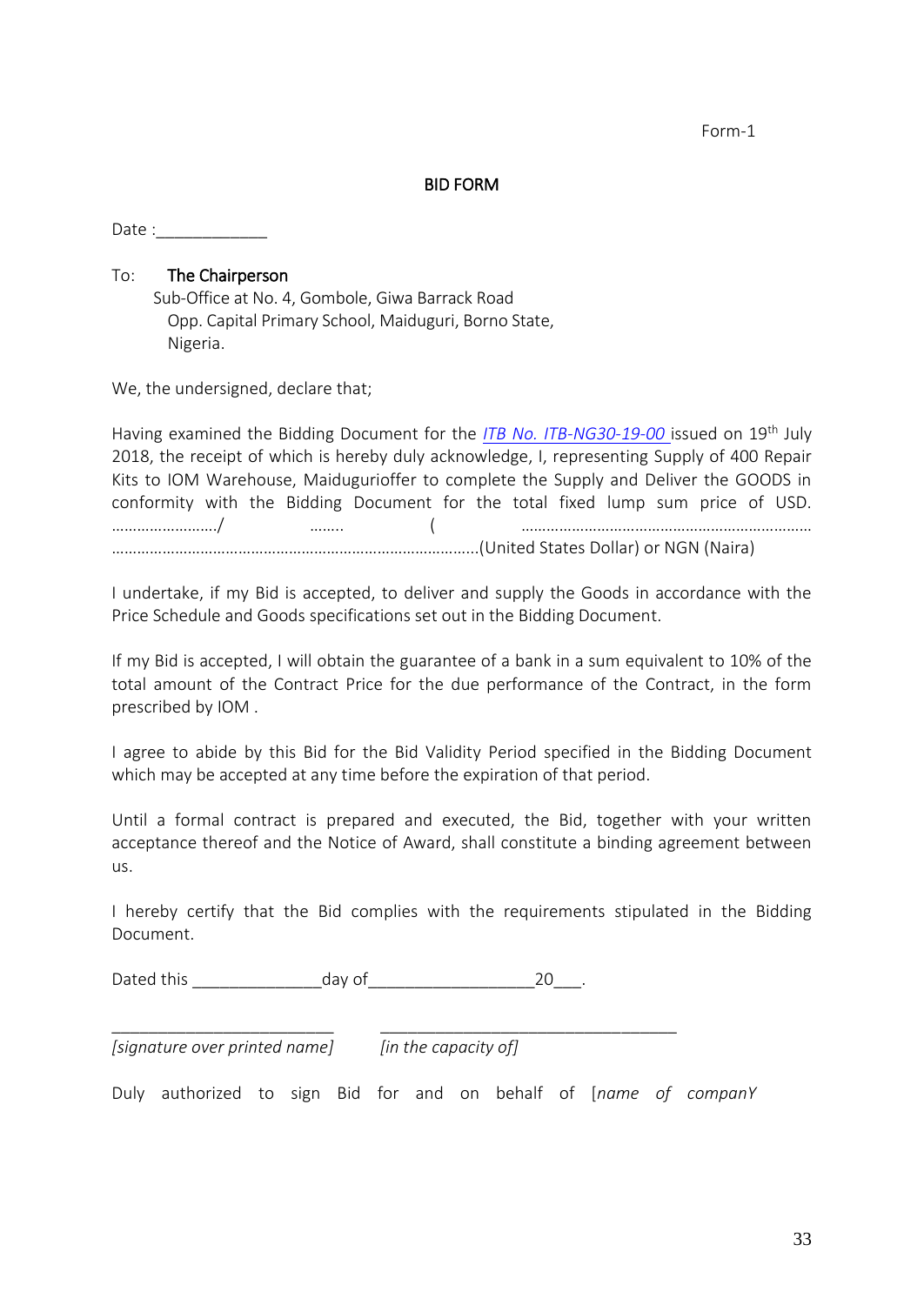## BID SECURITY (Bank Guarantee)

WHEREAS, *[name of Bidder]* (hereinafter called "the Bidder") has submitted his Bid dated *[date]* for the construction of *[name of Contract]* (hereinafter called "the Bid").

KNOW ALL PEOPLE by these presents that We *[name of Bank]* of *[name of country]* having our registered office at *[address]* (hereinafter called "the Bank") are bound unto name of IOM] (hereinafter called "the Employer") in the sum of *[amount]*<sup>i</sup> for which payment well and truly to be made to the said Employer, the Bank binds itself, its successors, and assigns by these presents.

SEALED with the Common Seal of the said Bank this *[day]* day of *[month]*, *[year]*.

THE CONDITIONS of this obligation are:

- (1) If, after Bid opening, the Bidder withdraws his Bid during the period of Bid validity specified in the Form of Bid; or
- (2) If the Bidder having been notified of the acceptance of his Bid by the Employer during the period of Bid validity:
	- (a) fails or refuses to execute the Form of Agreement in accordance with the Instructions to Bidders, if required; or
	- (b) fails or refuses to furnish the Performance Security, in accordance with the Instruction to Bidders; or
	- (c) does not accept the correction of the Bid Price pursuant to ITB Clause 25,

we undertake to pay to the Employer up to the above amount upon receipt of his first written demand, without the Employer's having to substantiate his demand, provided that in his demand the Employer will note that the amount claimed by him is due to him owing to the occurrence of one or any of the two conditions, specifying the occurred condition or conditions.

This Guarantee will remain in force up to and including the date 28 days after the date of the expiration of the Bid Validity, as stated in the Instructions to Bidders or as it may be extended by the Employer, notice of which extension(s) to the Bank is hereby waived. Any demand in respect of this Guarantee should reach the Bank not later than the above date.

| <b>DATE</b>    | SIGNATURE OF THE BANK |  |
|----------------|-----------------------|--|
|                |                       |  |
| <b>WITNESS</b> | -<br>7 EAL            |  |

*[signature, name, and address]*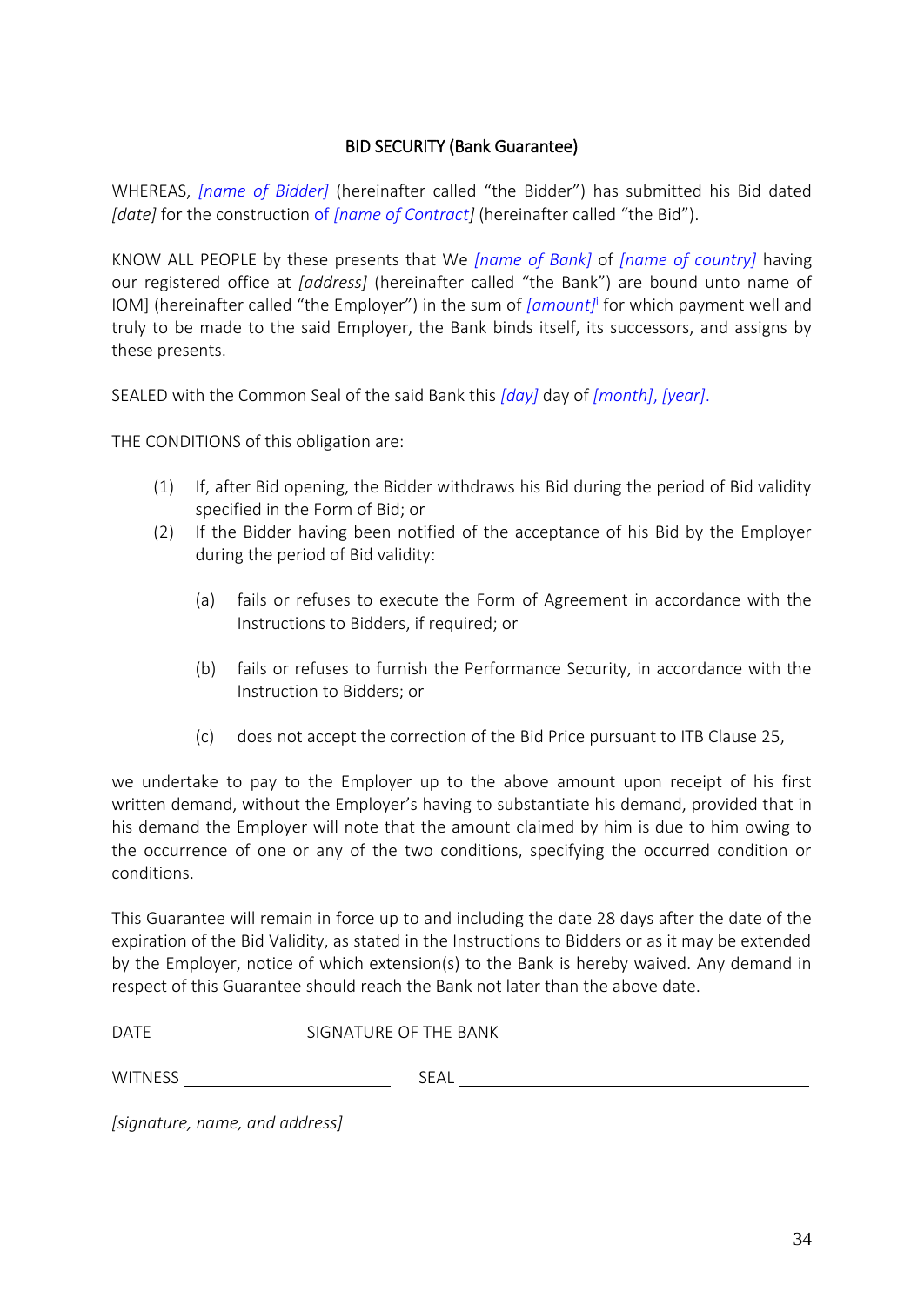### Form-5

## PERFORMANCE SECURITY (Bank Guarantee)

### To: *[name and address of Employer]*

WHEREAS *[name and address of Supplier]* (hereinafter called "the Supplier") has undertaken, in pursuance of Contract No. *[number]* dated *[date]* to execute *[name of Contract and brief description of Goods]* (hereinafter called "the Contract");

AND WHEREAS it has been stipulated by you in the said Contract that the Supplier shall furnish you with a Bank Guarantee by a recognized bank for the sum specified therein as security for compliance with his obligations in accordance with the Contract;

AND WHEREAS we have agreed to give the Supplier such a Bank Guarantee;

NOW THEREFORE we hereby affirm that we are the Guarantor and responsible to you, on behalf of the Supplier, up to a total of *[amount of Guarantee] [amount in words]*, such sum being payable in the types and proportions of currencies in which the Contract Price is payable, and we undertake to pay you, upon your first written demand and without cavil or argument, any sum or sums within the limits of *[amount of Guarantee]* as aforesaid without your needing to prove or to show grounds or reasons for your demand for the sum specified therein.

We hereby waive the necessity of your demanding the said debt from the Supplier before presenting us with the demand.

We further agree that no change or addition to or other modification of the terms of the Contract or of the Goods to be performed thereunder or of any of the Contract documents which may be made between you and the Supplier shall in any way release us from any liability under this Guarantee, and we hereby waive notice of any such change, addition, or modification.

This Guarantee shall be valid until a date 28 days from the date of issue of the Certificate of Completion.

Signature and seal of the Guarantor

| Name of Bank |  |  |
|--------------|--|--|
| Address      |  |  |
| Date         |  |  |